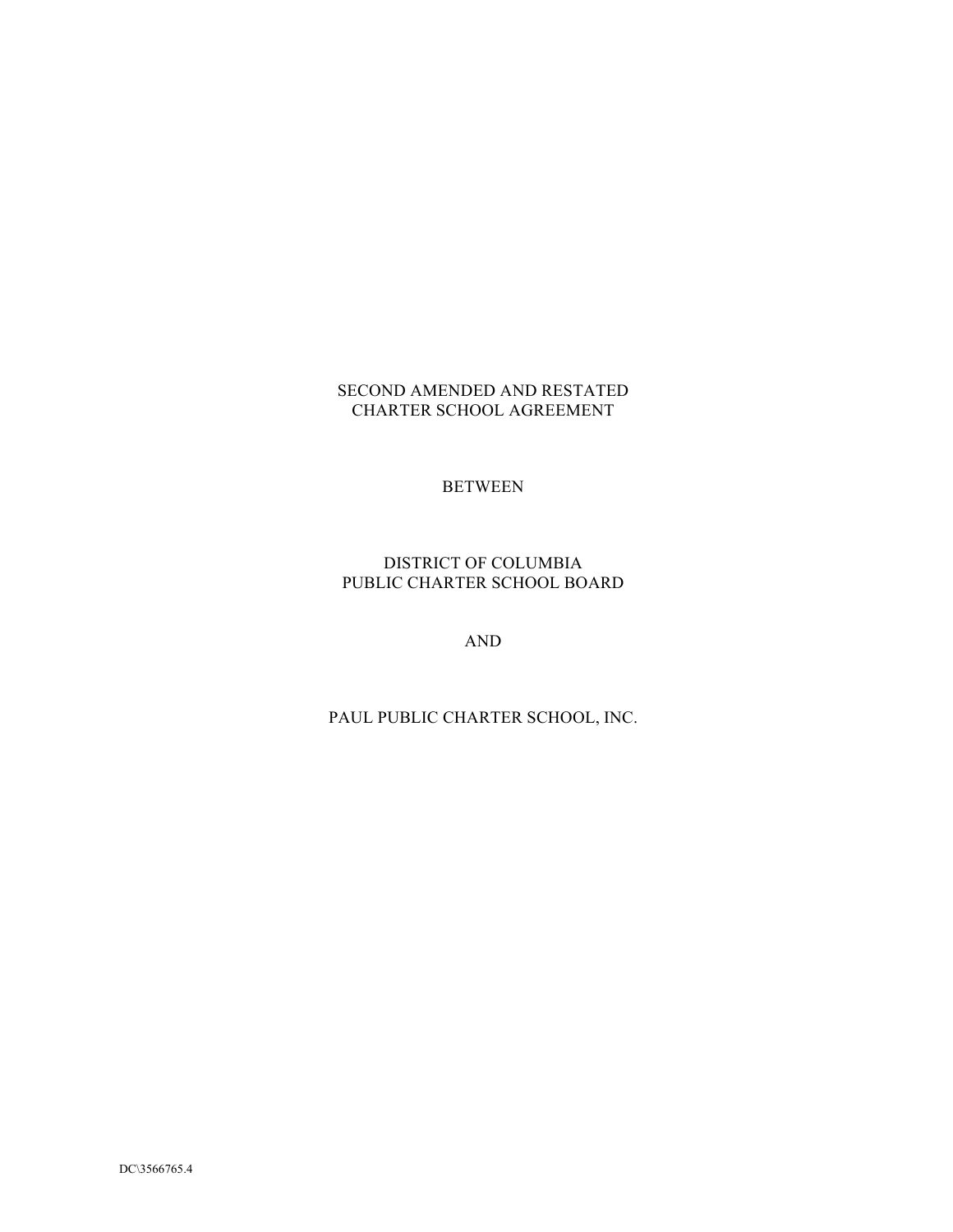# **TABLE OF CONTENTS**

# Page

| <b>SECTION 1.</b> |  |
|-------------------|--|
| 1.1               |  |
| 1.2               |  |
| <b>SECTION 2.</b> |  |
| 2.1               |  |
| 2.2               |  |
| 2.3               |  |
| 2.4               |  |
| 2.5               |  |
| <b>SECTION 3.</b> |  |
| 3.1               |  |
| 3.2               |  |
| 3.3               |  |
| 3.4               |  |
| 3.5               |  |
| 3.6               |  |
| 3.7               |  |
| <b>SECTION 4.</b> |  |
| 4.1               |  |
| 4.2               |  |
| 4.3               |  |
| 4.4               |  |
| 4.5               |  |
| <b>SECTION 5.</b> |  |
| 5.1               |  |
| 5.2               |  |
| 5.3               |  |
| 5.4               |  |
| 5.5               |  |
| 5.6               |  |
| 5.7               |  |
| 5.8               |  |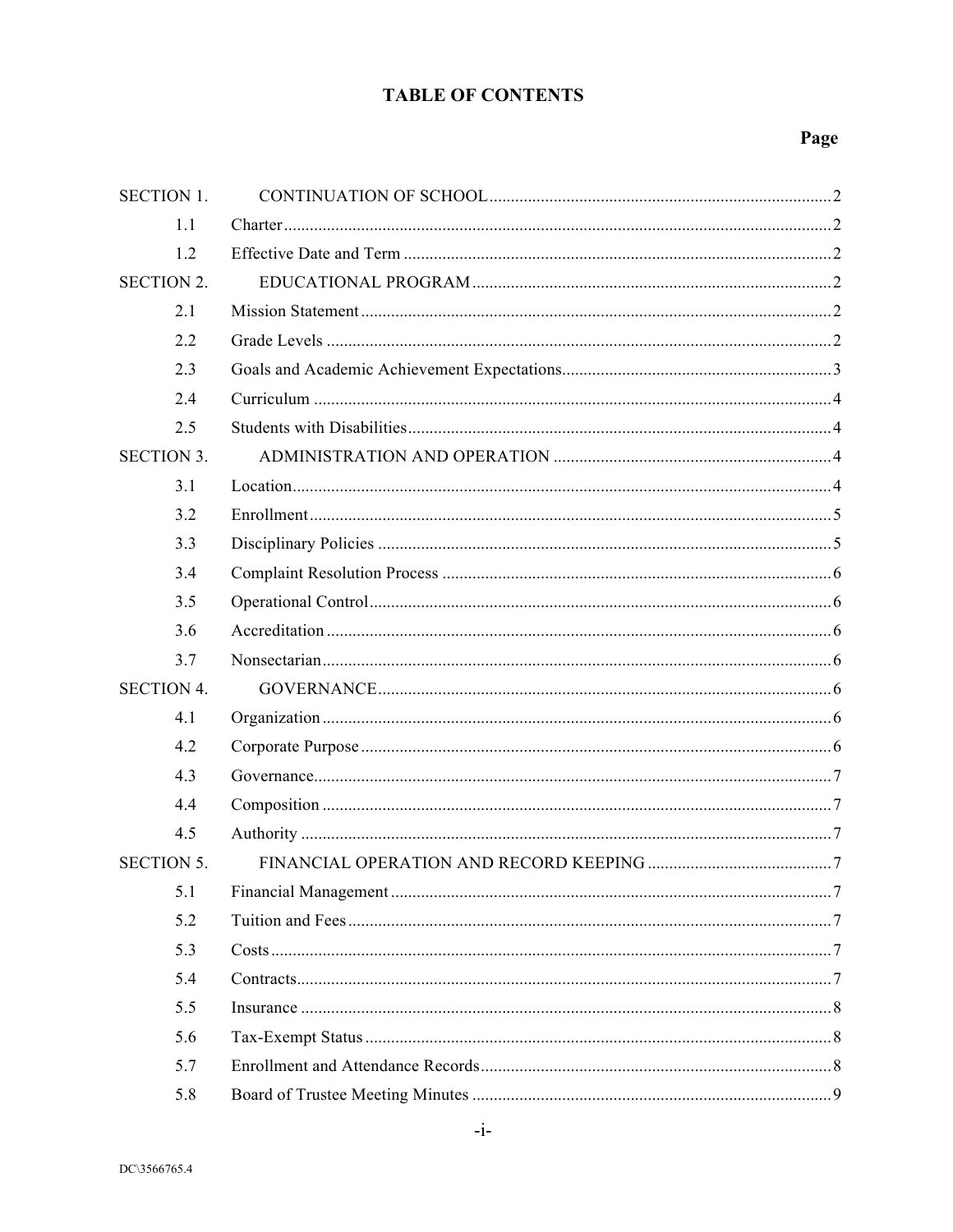# **TABLE OF CONTENTS** (continued)

# Page

| <b>SECTION 6.</b>  |                                                 |  |
|--------------------|-------------------------------------------------|--|
| 6.1                |                                                 |  |
| 6.2                |                                                 |  |
| <b>SECTION 7.</b>  |                                                 |  |
| 7.1                |                                                 |  |
| 7.2                |                                                 |  |
| 7.3                |                                                 |  |
| 7.4                |                                                 |  |
| 7.5                |                                                 |  |
| 7.6                |                                                 |  |
| 7.7                |                                                 |  |
| 7.8                |                                                 |  |
| 7.9                |                                                 |  |
| 7.10               |                                                 |  |
| 7.11               |                                                 |  |
| 7.12               |                                                 |  |
| <b>SECTION 8.</b>  |                                                 |  |
| 8.1                |                                                 |  |
| 8.2                |                                                 |  |
| 8.3                |                                                 |  |
| 8.4                |                                                 |  |
| 8.5                |                                                 |  |
| 8.6                |                                                 |  |
| 8.7                |                                                 |  |
| <b>SECTION 9.</b>  | CHARTER RENEWAL, REVOCATION, AND TERMINATION 12 |  |
| 9.1                |                                                 |  |
| 9.2                |                                                 |  |
| 9.3                |                                                 |  |
| 9.4                |                                                 |  |
| 9.5                |                                                 |  |
| <b>SECTION 10.</b> |                                                 |  |
| 10.1               |                                                 |  |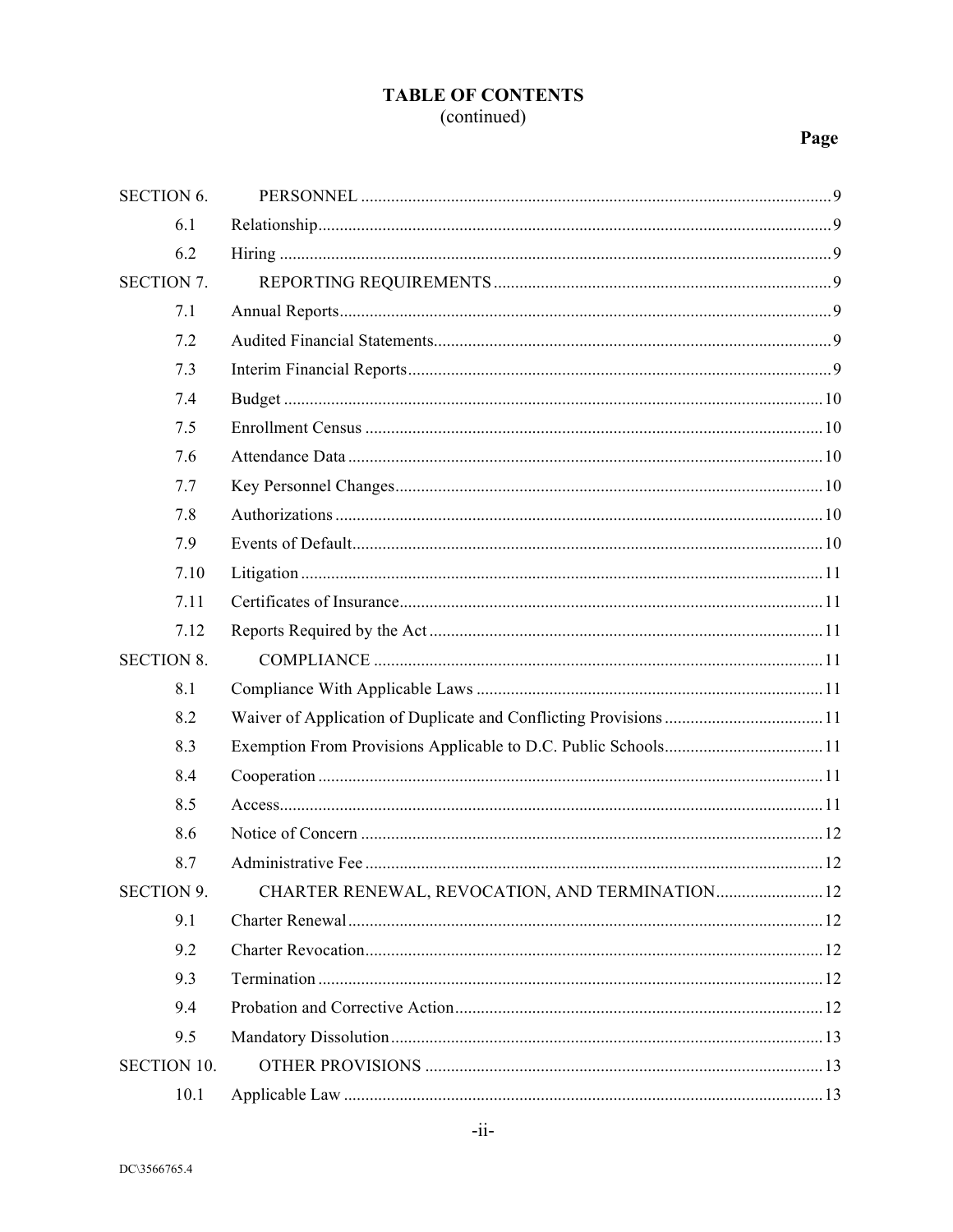# **TABLE OF CONTENTS**

# (continued)

# Page

| 10.2  |  |
|-------|--|
| 10.3  |  |
| 10.4  |  |
| 10.5  |  |
| 10.6  |  |
| 10.7  |  |
| 10.8  |  |
| 10.9  |  |
| 10.10 |  |
|       |  |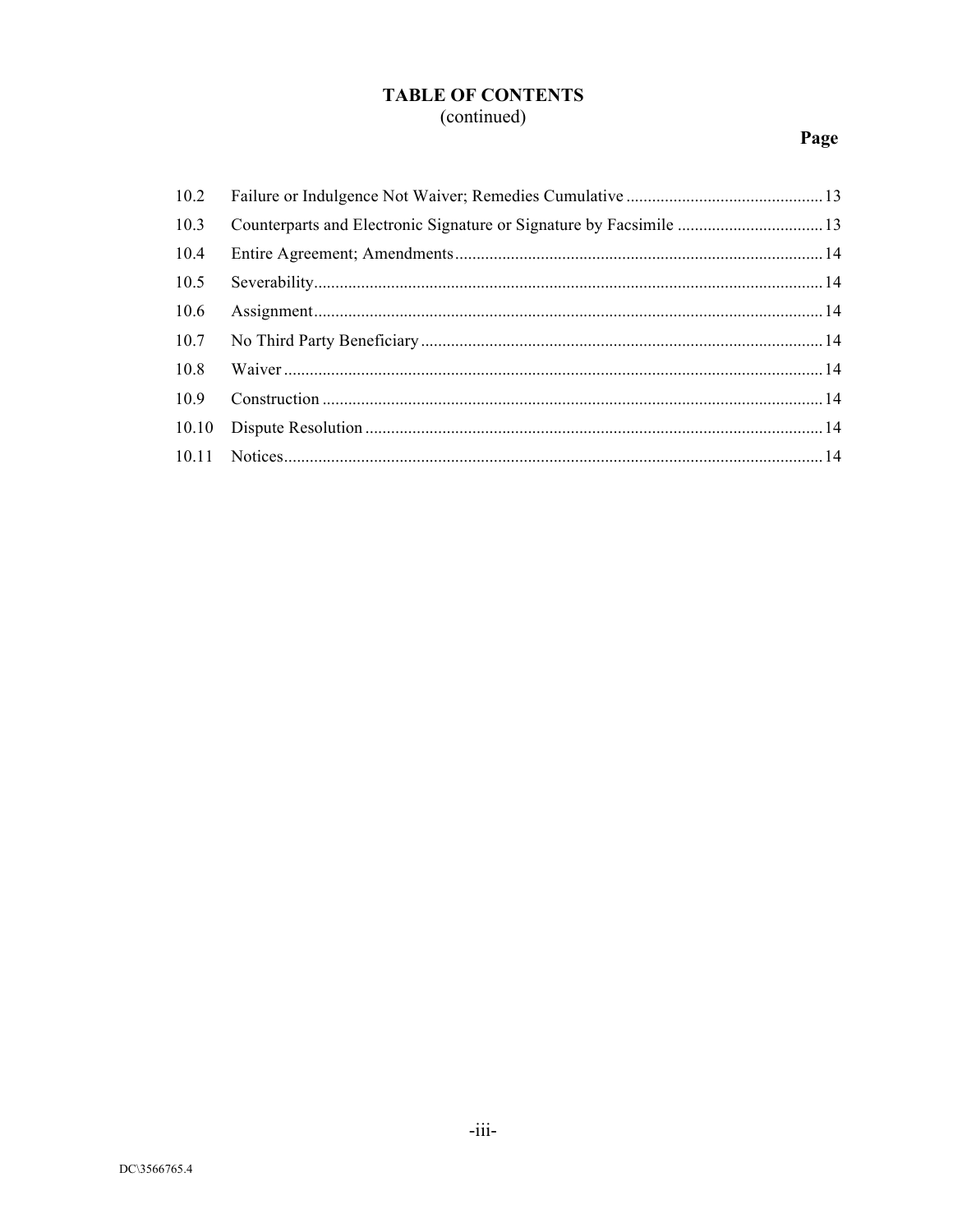# **TABLE OF DEFINITIONS**

#### **Definition** Page PCSB and the contract of the contract of the contract of the contract of the contract of the contract of the contract of the contract of the contract of the contract of the contract of the contract of the contract of the c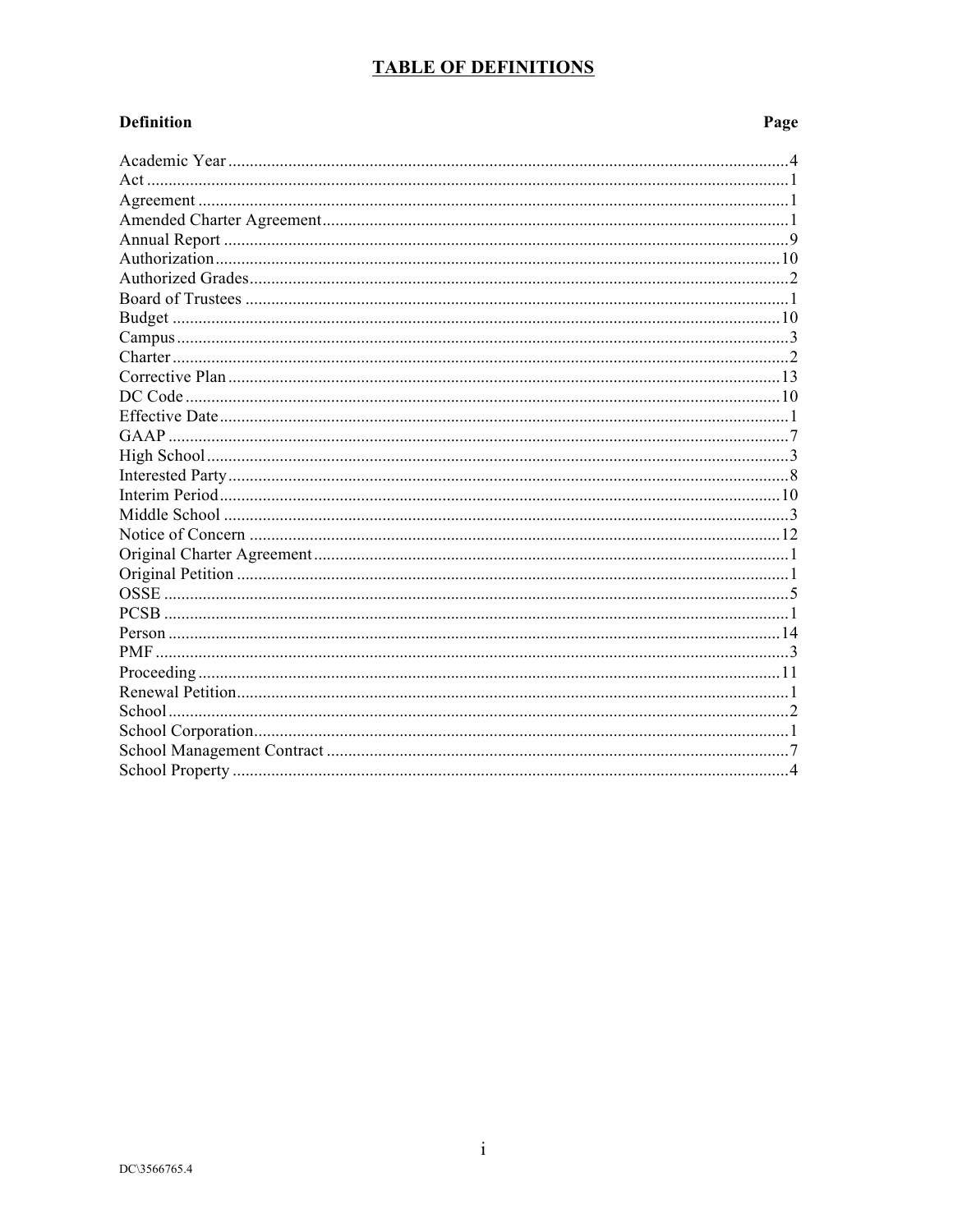#### **SECOND AMENDED AND RESTATED CHARTER SCHOOL AGREEMENT**

This SECOND AMENDED AND RESTATED CHARTER SCHOOL AGREEMENT (this "Agreement") is effective as of July 1, 2015 (the "Effective Date") and entered into by and between the DISTRICT OF COLUMBIA PUBLIC CHARTER SCHOOL BOARD ("PCSB") and PAUL PUBLIC CHARTER SCHOOL, INC., a District of Columbia nonprofit corporation (the "School Corporation").

#### **RECITALS**

**WHEREAS,** pursuant to the Congressionally-enacted District of Columbia School Reform Act of 1995, as amended (as now and hereafter in effect, or any successor statute, the "Act"), PCSB has authority to charter, monitor, oversee, amend, renew, and/or revoke charters of school corporations, including the School Corporation, in a manner consistent with the letter and intent of the Act;

**WHEREAS**, pursuant to §38-1802.03 of the Act, PCSB has the authority to approve petitions to establish public charter schools in the District of Columbia and, additionally, §38- 1802.04(c)(3)(A) of the Act gives broad decision-making authority over school operations to the board of trustees of the School Corporation ("Board of Trustees"), including exclusive control over administration, expenditures, personnel, and instruction methods;

**WHEREAS**, the School Corporation submitted a petition in accordance with §38- 1802.02 of the Act to establish a public charter school (the "Original Petition"), PCSB determined that the Original Petition satisfied the requirements set forth in Subchapter II of the Act and approved the Original Petition, and PCSB and the School Corporation entered into a charter agreement dated as of May 25, 2000 (the "Original Charter Agreement");

**WHEREAS**, the Original Charter Agreement authorized the School Corporation to instruct students in grades seven through nine, the School Corporation subsequently requested authorization from PCSB to additionally instruct students in grades five through six and, at a later date, grades ten through twelve, and PCSB considered each request and has since authorized the School Corporation to instruct students in grades five through twelve;

**WHEREAS**, the School Corporation separately petitioned PCSB to amend the Original Charter Agreement to adopt the PMFs (as defined below) as the framework for its periodic evaluations by PCSB and, in connection therewith, the School Corporation executed an Amended and Restated Charter School Agreement, dated December 1, 2013, with PCSB (the "Amended Charter Agreement");

**WHEREAS**, the School Corporation submitted a petition for renewal of its charter on November 21, 2014 (the "Renewal Petition") and on December 15, 2014 PCSB (i) determined that the Renewal Petition satisfied the requirements set forth in Subchapter II of the Act and (ii) approved the Renewal Petition**,** subject to the execution of this Agreement, thereby renewing the charter of the School Corporation for an additional fifteen years as of the Effective Date;

**WHEREAS**, the School Corporation now seeks to amend the Amended Charter Agreement in connection with its renewal process following fifteen years of operation, and PCSB and the School Corporation desire to execute this Agreement to implement such renewal; and

**WHEREAS**, PCSB and the School Corporation seek to foster a cooperative and responsive relationship.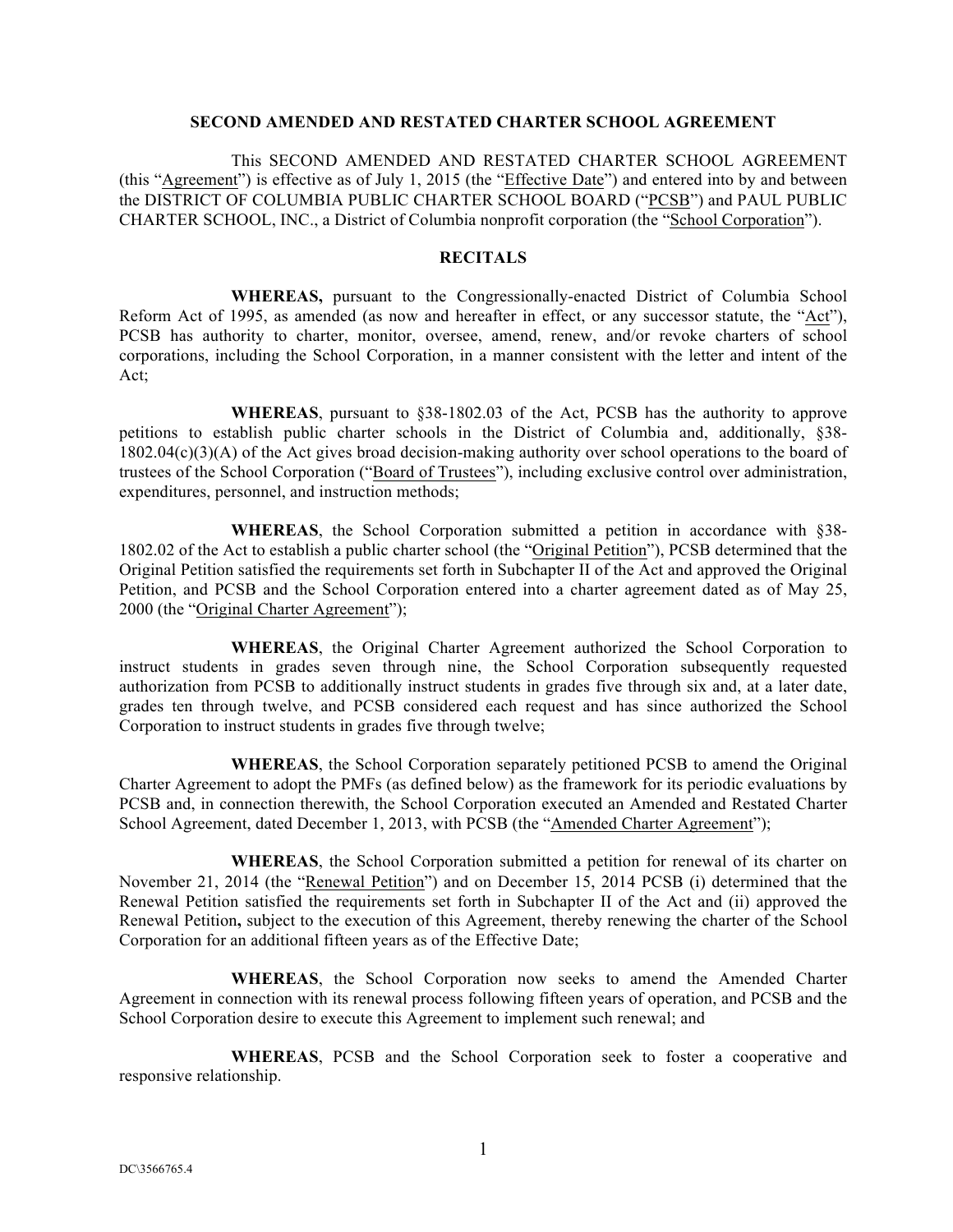**NOW, THEREFORE**, in consideration of the mutual covenants, representations, warranties, provisions, and agreements contained herein, the parties agree as follows:

#### **SECTION 1. CONTINUATION OF SCHOOL**

**1.1** Charter. **A.** The School Corporation established a public charter school (the "School") in the District of Columbia in 2000, has operated such School in accordance with the Original Charter Agreement and the Amended Charter Agreement, and will continue to operate the School in accordance with this Agreement, the Act, and other applicable federal and District of Columbia laws. This Agreement shall hereafter constitute the School Corporation's charter (as amended from time to time, the "Charter") and shall be binding on the School Corporation, the School, and PCSB.

**B.** Pursuant to §38-1802.03(h)(2) of the Act, the following sections and attachments are specifically included as part of the School's Charter and attached hereto:

(i) The School's statement regarding the mission and goals of the School and the manner in which the school will conduct any district-wide assessments as set forth in Section 2.1 and Section 2.3 of this Agreement;

(ii) Rules and Policies for Governance and Operation of School Corporation, attached hereto as Attachment A;

(iii) Articles of Incorporation and Bylaws, attached hereto as Attachment B;

(iv) Procedures to Ensure Health and Safety of Students and Employees, attached hereto as Attachment C;

- (v) Assurance to Maintain Accreditation, attached hereto as Attachment D; and
- (vi) Relationship Between School and Employees, attached hereto as Attachment E.

The School Corporation shall provide PCSB a petition for charter revision pursuant to §38-1802.04(c)(10) of the Act for any proposed changes to these provisions in this Section 1.1(B), except that the School Corporation shall not be required to provide PCSB a petition for a charter revision for any proposed changes to its Articles of Incorporation or Bylaws or in its accrediting body.

**1.2** Effective Date and Term. The Charter shall commence on the Effective Date and shall continue for a term of fifteen (15) years unless renewed, revoked, or terminated in accordance with §38- 1802.12 and §38-1802.13 of the Act and Section 9 of this Agreement.

#### **SECTION 2. EDUCATIONAL PROGRAM**

**2.1** Mission Statement. **A.** The School Corporation shall operate the School in accordance with its mission statement, as follows: "The mission of Paul is to educate our students and to develop in them the capacity to be responsible citizens, independent thinkers, and leaders."

**B.** The School Corporation shall provide PCSB a petition for charter revision pursuant to §38-1802.04(c)(10) of the Act for any proposed changes to the School's mission.

**2.2** Grade Levels. **A.** Pursuant to § 38-1802.04(c)(14) of the Act, the School is authorized to provide instruction to students in grades 5 through 12 (collectively, the "Authorized Grades").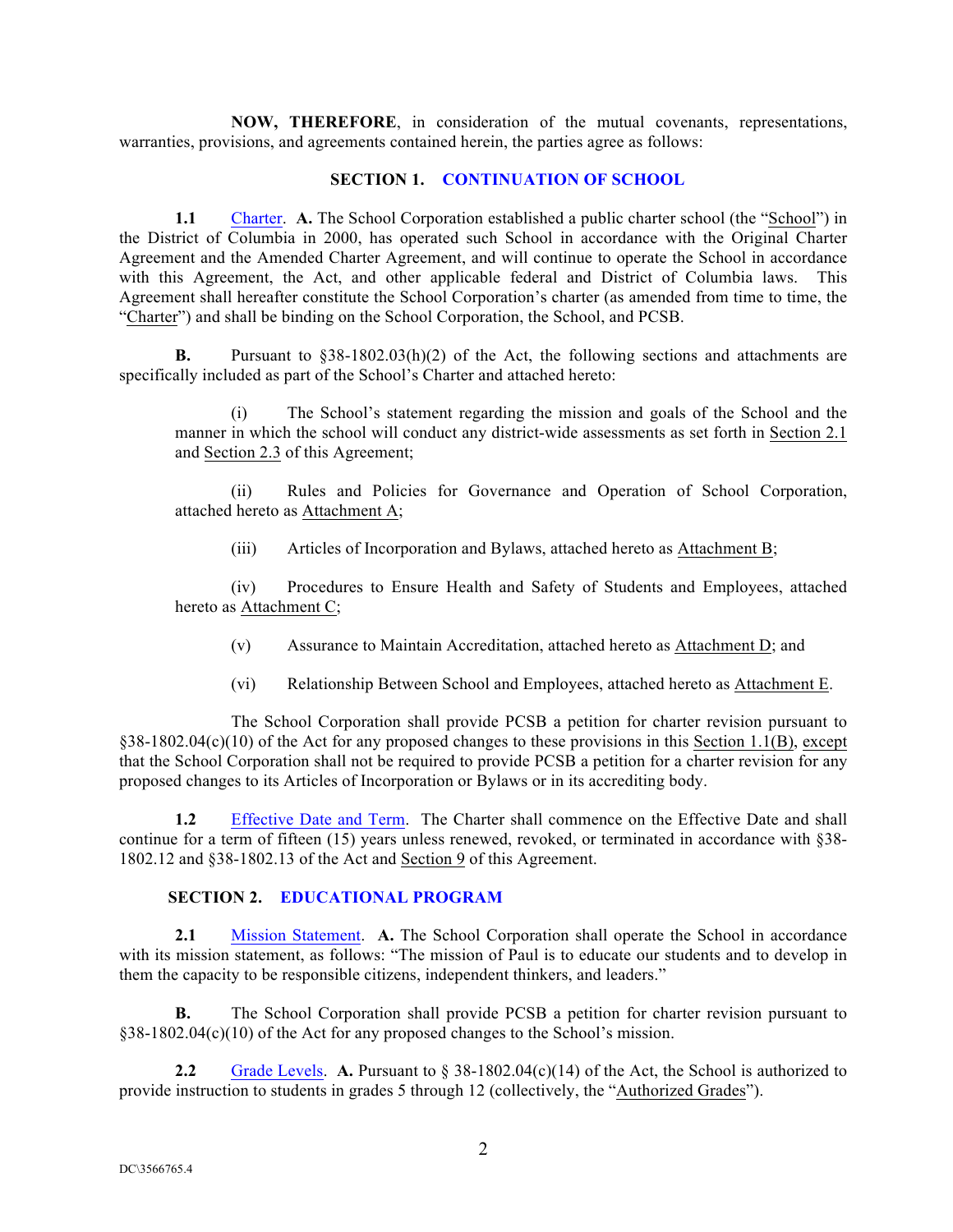**B.** The School Corporation shall provide PCSB a petition for charter revision pursuant to §38-1802.04(c)(10) of the Act in order to instruct students in any grade other than the Authorized Grades.

**2.3** Goals and Academic Achievement Expectations. **A.** The School Corporation has selected as its measure of academic achievement expectations for programming for the Authorized Grades the indicators listed in the Middle School and High School Performance Management Frameworks (each such framework, a "PMF" and, collectively, the "PMFs").

(i) Accordingly, changes to any PMF implemented by PCSB after a public hearing and notice period for public comments, including changes in state assessments, performance indicators, floors, targets, formulas, and weights will automatically become part of the measurement of the School's academic achievement expectations. However, if changes other than those listed above are made to any PMF that the School Corporation elects not to accept, the School Corporation shall provide PCSB a petition for a charter revision pursuant to § 38-1802.04(c)(10) of the Act.

(ii) The School Corporation operates a multi-Campus school. As such, each Campus will be evaluated by PCSB both individually and collectively across all campuses in the Charter using the measurement of academic achievement expectations and goals outlined in this Section 2.3. ("Campus" is defined as a distinct grade-span, such as early childhood, elementary, middle, or high school, or a combination of the above. These may be in the same facility or different facilities).

**B.** Standard for charter review and renewal. The school's fifth through eighth grade program, Paul PCS (the "Middle School"), and its ninth through twelfth grade program, Paul International PCS (the "High School"), will be assessed separately in charter reviews and renewal assessments. The respective programs of each of the Middle School and High School will be deemed to have met its goals and academic achievement expectations if:

(i) At its five-year review (no later than its  $20<sup>th</sup>$  year of operation), the School Corporation earns at least 55% of the possible points on the applicable PMF in at least two of the most recent three years of operation and not under 45% of the points for any of the past five years.

(ii) At its ten-year review (no later than its  $25<sup>th</sup>$  year of operation), the School Corporation earns at least 55% of the possible points on the applicable PMF in two of the three most recent years and not under 45% of the points in any of the past five years.

(iii) At its charter renewal (no later than its  $30<sup>th</sup>$  year of operation), the School Corporation earns at least 55% of the possible PMF points in two of the previous three years and not under 45% of the points for any of the past five years.

**C.** If any of the above targets are not met, PCSB may, at its discretion, determine the campus to have met it goals and academic achievement expectations if it has demonstrated consistent improvement over the course of the most recent five-year period.

**D.** The School Corporation shall conduct district-wide assessments for its students and shall report the scores to PCSB in a timely manner, if PCSB does not receive them directly from OSSE.

**E.** The School Corporation shall provide PCSB a petition for charter revision pursuant to §38-1802.04(c)(10) of the Act for any proposed changes to the School's academic achievement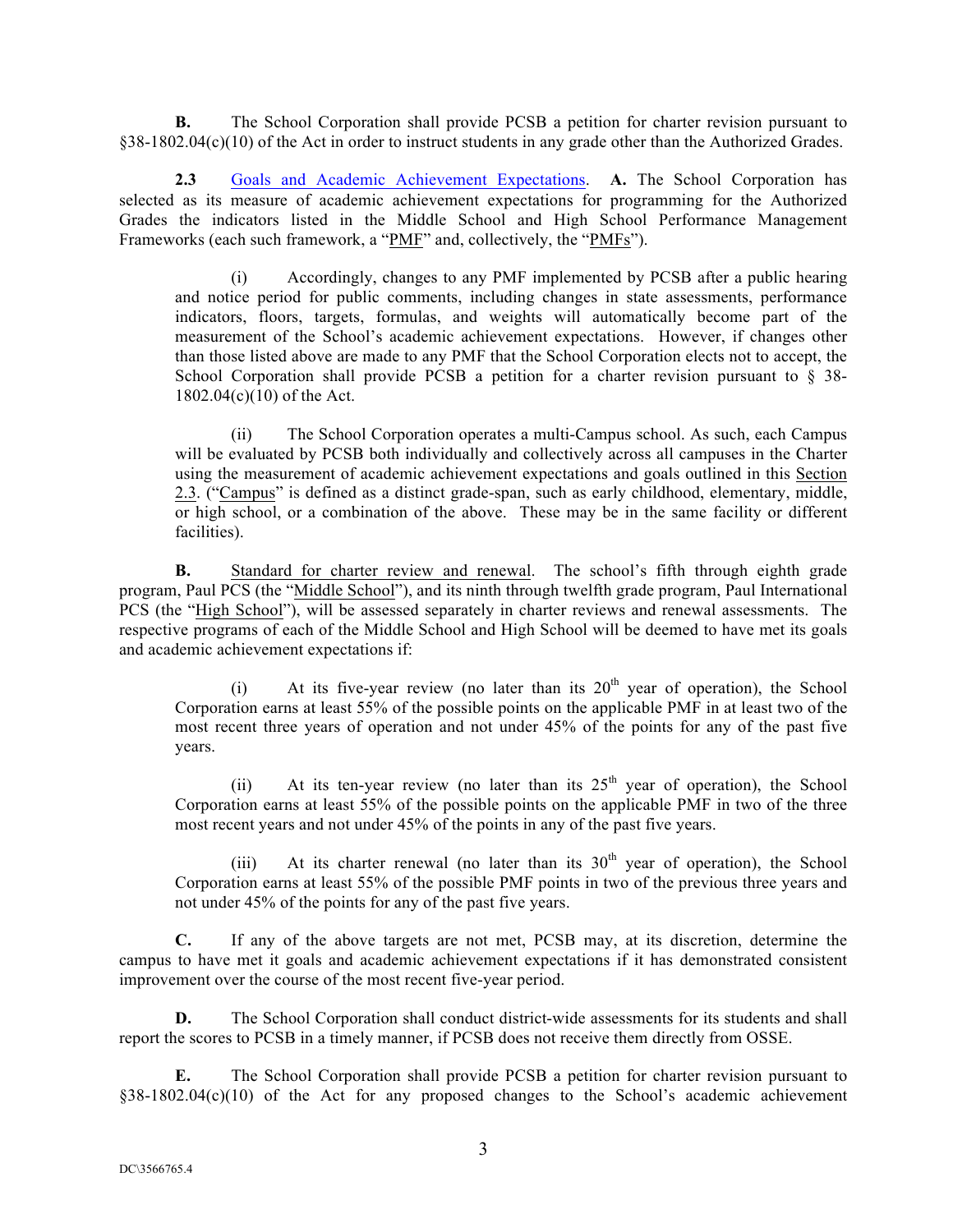expectations and/or goals outlined in this Section 2.3 that substantially amend the performance goals, objectives, performance indicators, measures, or other basis against which the School will be evaluated by PCSB, or the manner in which the School will conduct district-wide assessments, no later than April 1 prior to the Academic Year in which the proposed changes will be implemented. "Academic Year" shall mean the fiscal year of the School Corporation beginning on July 1 and ending on June 30 of the following calendar year.

**2.4** Curriculum. **A.** The School Corporation shall design and implement the educational program set forth in its Original Petition, including amendments to the Original Petition required by PCSB, if any.

**B.** The School Corporation shall have exclusive control over its instructional methods, consistent with  $§38-1802.04(c)(3)(a)$  of the Act, but the School Corporation shall provide PCSB a petition for charter revision pursuant to  $§38-1802.04(c)(10)$  of the Act for any material change in the curriculum that results in a material change in the School's mission or goals no later than April 1 prior to the Academic Year in which the modified curriculum will take effect. The School Corporation shall provide PCSB any materials requested by PCSB in connection with the petition for charter revision. A change in textbooks, formative assessments, or other instructional resources shall not be deemed a material change.

**2.5** Students with Disabilities. **A.** The School Corporation shall provide services and accommodations to students with disabilities in accordance with part B of the Individuals with Disabilities Education Act (20 U.S.C. §1411 *et. seq*.), the Americans with Disabilities Act of 1990 (42 U.S.C. 12101 *et. seq*.), Section 504 of the Rehabilitation Act of 1973 (20 U.S.C. 794), and any other mandatory federal requirements concerning the education of students in the Authorized Grades with disabilities.

**B.** Pursuant to §38-1802.10(c) of the Act, the School Corporation must elect to be treated as either a local educational agency or a District of Columbia Public School for the purpose of providing services to students with disabilities. In view of the foregoing, the School Corporation has in the past and hereby continues to elect to be treated as a District of Columbia Public School in such capacity. In the event that the School Corporation amends its status pursuant to this Section 2.5(B) or applicable law, it shall notify PCSB in writing of its election at least thirty (30) days prior to the first day of the Academic Year. The School Corporation shall notify PCSB in writing of any change in election by April 1 prior to any Academic Year in which the change in election shall be effective.

## **SECTION 3. ADMINISTRATION AND OPERATION**

**3.1** Location. **A.** The School is located at 5800 8<sup>th</sup> Street NW, Washington, DC 20011 (the "School Property").

**B.** The School Corporation received approval from PCSB to operate an additional Campus on September 17, 2012, and is presently operating as a multi-Campus school. In the event that the School Corporation desires to expand to include any other Campuses, the School Corporation shall submit a petition for charter revision pursuant to  $\S 38-1802.04(c)(10)$  of the Act. Such an amendment shall include the distinct Campus location(s), age and/or grade levels to be served, enrollment ceilings, and curriculum if different from that approved by PCSB in the Original Petition. PCSB shall approve or deny any such petition within ninety (90) days of the date of its submission.

**C.** The School shall not operate a Campus at a location other than the School Property unless the School Corporation provides a written request for approval to PCSB at least three (3) months prior to its intended relocation. PCSB reserves the right to delay or prohibit the School's opening of the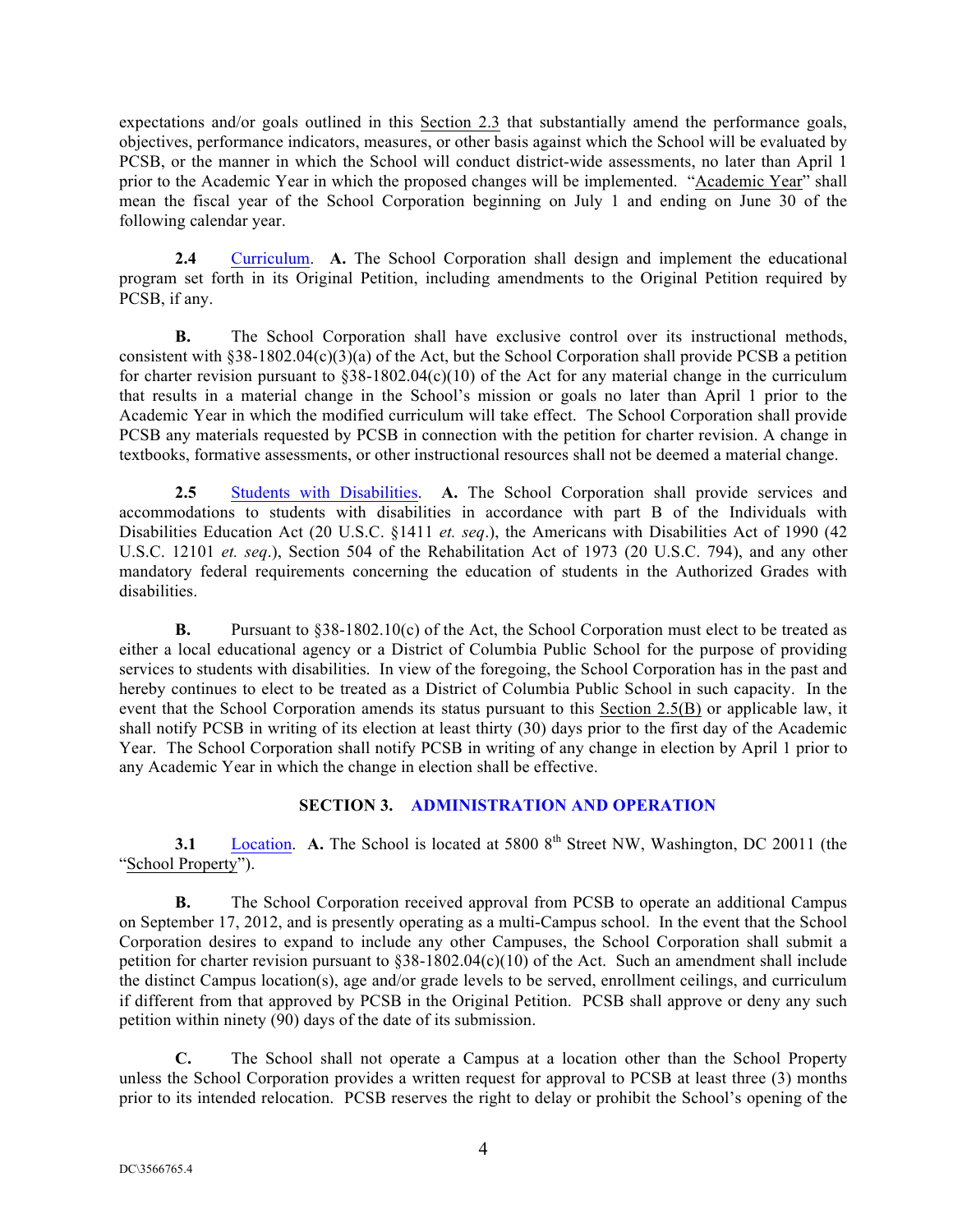additional Campus until the School Corporation has satisfied the pre-opening requirements listed in Attachment F at least one (1) month prior to the first day of school. The foregoing shall not require the School to request approval for use of other facilities on a temporary basis for the operation of its physical education program during the construction of additional facilities on the School Property.

**3.2** Enrollment. **A.** Enrollment in the School shall be open to all students seeking to enter any Authorized Grade being offered by the School who are residents of the District of Columbia. Students who are not residents of the District of Columbia may be enrolled at the School to the extent permitted by §38-1802.06 of the Act. The School Corporation shall determine whether each student resides in the District of Columbia according to guidelines established by the D.C. Office of the State Superintendent of Education ("OSSE").

**B.** If eligible applicants for enrollment at the School for any Academic Year exceed the number of spaces available at the School for such Academic Year, the School Corporation shall select students pursuant to the random selection process in Attachment G and in accordance with the requirements of the Act. The random selection process shall include (i) an annual deadline for enrollment applications that is fair and set in advance of the deadline and (ii) a process for selecting students for each Academic Year (a) if applications submitted by the deadline exceed available spaces and (b) if spaces become available after the beginning of the Academic Year. The School Corporation shall provide PCSB with a written request for approval of any material change to the random selection process at least thirty (30) days prior to the date of the proposed implementation and may consider any comments of PCSB, staff, and its agents in connection with the proposed changes.

**C.** The School shall maintain an enrollment of no more than 875 students, substantially in accordance with Schedule I. The School Corporation shall provide PCSB a written request for approval for an increase in the maximum enrollment of the School no later than three (3) months before the requested change date with (i) evidence that (a) the School Property has sufficient capacity to accommodate the increased enrollment and (b) the quality of the educational program at the School is satisfactory and will not deteriorate as a result of such increase, (ii) a revised Schedule I, and (iii) such other items as PCSB may request.

**3.3** Disciplinary Policies. **A.** The School Corporation shall continue to implement the student disciplinary policies and procedures, including policies and procedures for the suspension and expulsion of students, included as Attachment H, and shall provide a copy of those policies and procedures to students, parents, and PCSB within the first ten (10) days of the beginning of each Academic Year. Such policies and procedures shall be age/grade level appropriate and consistent with applicable law including, but not limited to, requirements for due process, provision of alternative instruction, and federal laws and regulations governing the discipline and placement of students with disabilities. PCSB shall approve or deny any material changes to such policies and procedures within sixty (60) days of a submission of a request for an amendment by the School Corporation.

**B.** Pursuant to PCSB's Attendance and Discipline Data Policy, the School Corporation shall track suspensions and expulsions on a monthly basis using the data management reporting software identified by PCSB. If the School Corporation operates two or more Campuses, the School Corporation shall maintain, track, and report discipline data for each Campus separately.

**C.** The School Corporation shall, in accordance with PCSB's stated policies, report any student expulsions or suspensions for longer than five (5) business days to PCSB within ten (10) business days of such expulsion or suspension and will maintain records of all expulsions and suspensions by the School. If the School Corporation operates two or more Campuses, the School Corporation shall report data pursuant to this Section 3.3(C) for each Campus separately.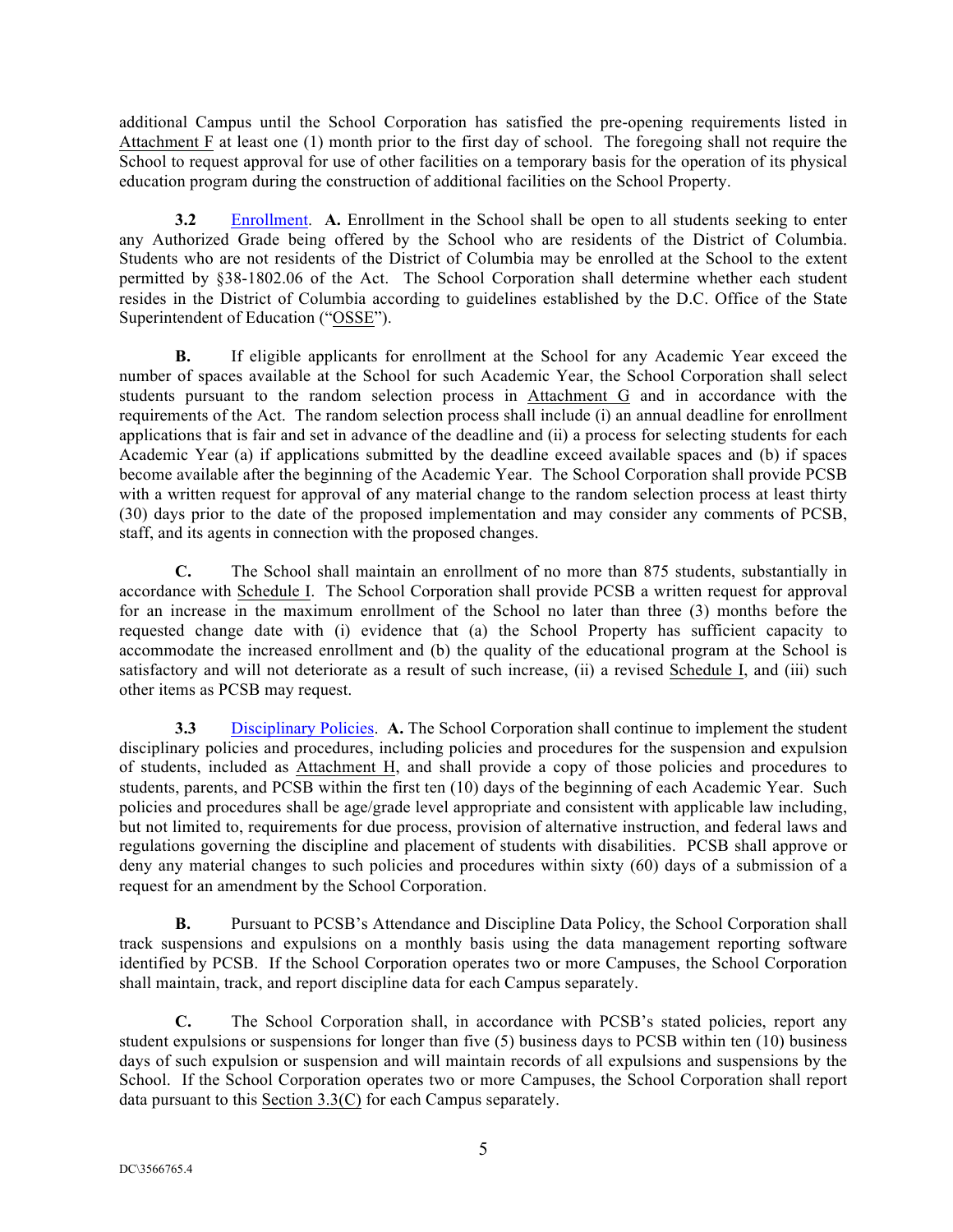**3.4** Complaint Resolution Process. Pursuant to \$38-1802.04(c)(13) of the Act, the School Corporation shall establish an informal complaint resolution process and shall provide a copy to students, parents, and PCSB. Such policies and procedures shall be consistent with applicable law. The School Corporation shall provide PCSB written notice of a material change to its complaint resolution process at least three (3) months prior to adoption thereof.

**3.5** Operational Control. **A.** Pursuant to §1802.04(c)(3) of the Act, the School Corporation shall exercise exclusive control over its expenditures, administration, personnel, and instructional methods, subject to limitations imposed in § 38-1802.04 of the Act.

**B.** Pursuant to §38-1802.04(b) of the Act, the School Corporation shall have the following powers consistent with the Act and the terms of this Agreement:

- (i) to adopt a name and a corporate seal;
- (ii) to acquire real property for use as the School's facilities;
- (iii) to receive and disburse funds for School purposes;

(iv) subject to  $\S 38-1802.04$  (c)(1) of the Act, to make contracts and leases including agreements to procure or purchase services, equipment, and supplies;

(v) subject to  $§38-1802.04$  (c)(1) of the Act, to secure appropriate insurance;

(vi) to incur debt in reasonable anticipation of the receipt of funds from the general fund of the District of Columbia or the receipt of federal or private funds;

(vii) to solicit and accept any grants or gifts for School purposes;

(viii) to be responsible for the School's operation, including preparation of a budget and personnel matters; and

(ix) to sue and be sued in the School Corporation or the School's own name.

**3.6** Accreditation. **A.** The School Corporation shall maintain accreditation from an appropriate accrediting agency as set forth in  $838-1802.02(16)$  of the Act.

**B.** The School Corporation shall provide PCSB with a written request for approval for any proposed changes to the School's accreditation.

**3.7** Nonsectarian. The School Corporation and the School shall be nonsectarian and shall not be affiliated with a sectarian school or religious institution.

#### **SECTION 4. GOVERNANCE**

**4.1** Organization. The School Corporation is and shall remain a District of Columbia nonprofit corporation in accordance with the District of Columbia Nonprofit Corporation Act (the "Nonprofit Act"), as now and hereafter in effect, or any successor statute.

**4.2** Corporate Purpose.The purpose of the School Corporation as set forth in its Articles of Incorporation shall be limited to the operation of a public charter school pursuant to  $$38-1802.04(c)(16)$ of the Act.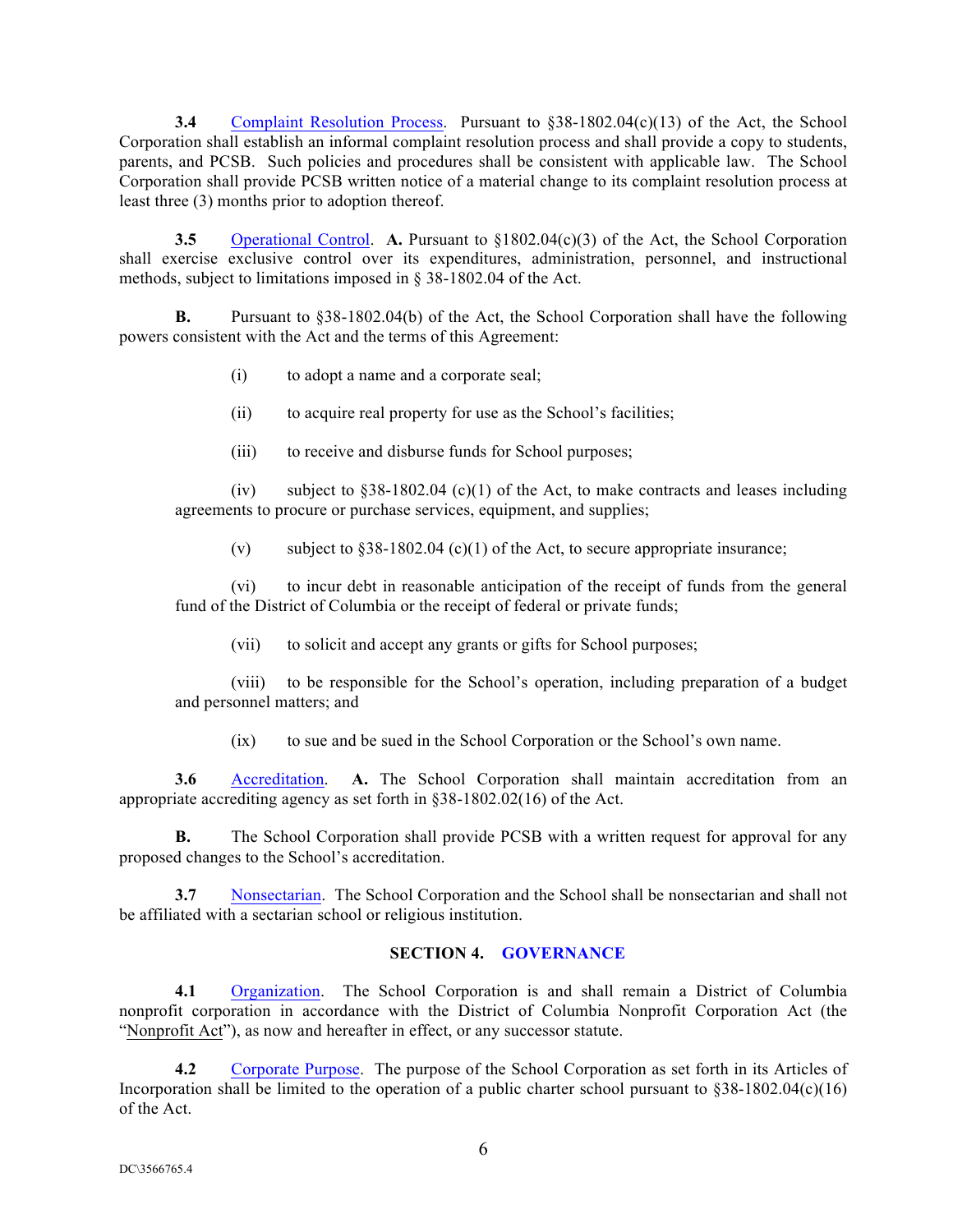**4.3** Governance. **A.** The School Corporation shall be governed by a Board of Trustees. The Board of Trustees are fiduciaries of the School Corporation and shall operate the School Corporation in accordance with the School Corporation's Articles of Incorporation and Bylaws, in each case consistent with this Agreement and the provisions of the Act and the Nonprofit Act.

**B.** Pursuant to §38-1802.04(c)(10) of the Act, the Board of Trustees shall provide PCSB with a written request for approval of any material change(s) to its Articles of Incorporation or Bylaws within three (3) months of the effective date of such change(s).

**4.4** Composition. Pursuant to §38-1802.05 of the Act, the Board of Trustees of the School Corporation shall consist of an odd number of members, with a minimum of three (3) members and a maximum of fifteen (15) members, at least two of whom shall be parents of students currently attending the School, and the majority of whom shall be residents of the District of Columbia.

**4.5** Authority. Pursuant to §38-1802.05 of the Act, the Board of Trustees shall have the final decision-making authority for all matters relating to the operation of the School, consistent with this Agreement, the Act, and other applicable law. However, nothing herein shall prevent the Board of Trustees from delegating decision-making authority to officers, employees, and agents of the School Corporation. The Board of Trustees shall (i) set the overall policy for the School, (ii) be responsible for overseeing the academic and fiscal integrity of the School, and (iii) assure the School's compliance with this Agreement and the Act.

#### **SECTION 5. FINANCIAL OPERATION AND RECORD KEEPING**

**5.1** Financial Management. The School Corporation shall operate in accordance with Generally Accepted Accounting Principles ("GAAP") and other generally accepted standards of fiscal management and sound business practices to permit preparation of the audited financial statements required pursuant to §38-1802.04(c)(11) of the Act. The School Corporation's accounting methods shall comply in all instances with any applicable governmental accounting requirements.

**5.2** Tuition and Fees. The School Corporation shall not charge tuition to any student, other than a non-resident student in accordance with §38-1802.06(e) of the Act, unless such student would otherwise be liable for tuition costs under the Act. The School Corporation may charge reasonable fees or other payment for after-school programs, field trips, or similar student activities.

**5.3** Costs. The School Corporation shall be responsible for all costs associated with operation of the School, including the costs of goods, services, and any district-wide assessments or standardized testing required by this Agreement or by applicable law.

**5.4** Contracts. **A.** Pursuant to §38-1802.04(c)(1) of the Act, the School Corporation shall provide PCSB with respect to any procurement contract awarded by the School Corporation or any entity on its behalf and having a value equal to or exceeding \$25,000, not later than three (3) days after the date on which such award is made (i) all bids for the contract received by the School Corporation, if any; (ii) the name of the contractor who is awarded the contract; and (iii) the rationale for the award of the contract. The PCSB may request copies of these procurement contracts to be provided to the PCSB upon request. The foregoing shall not apply to any contract for the lease or purchase of real property by the School Corporation, any employment contract for a staff member, or any management contract between the School Corporation and a management company designated in the Original Petition (the "School Management Contract").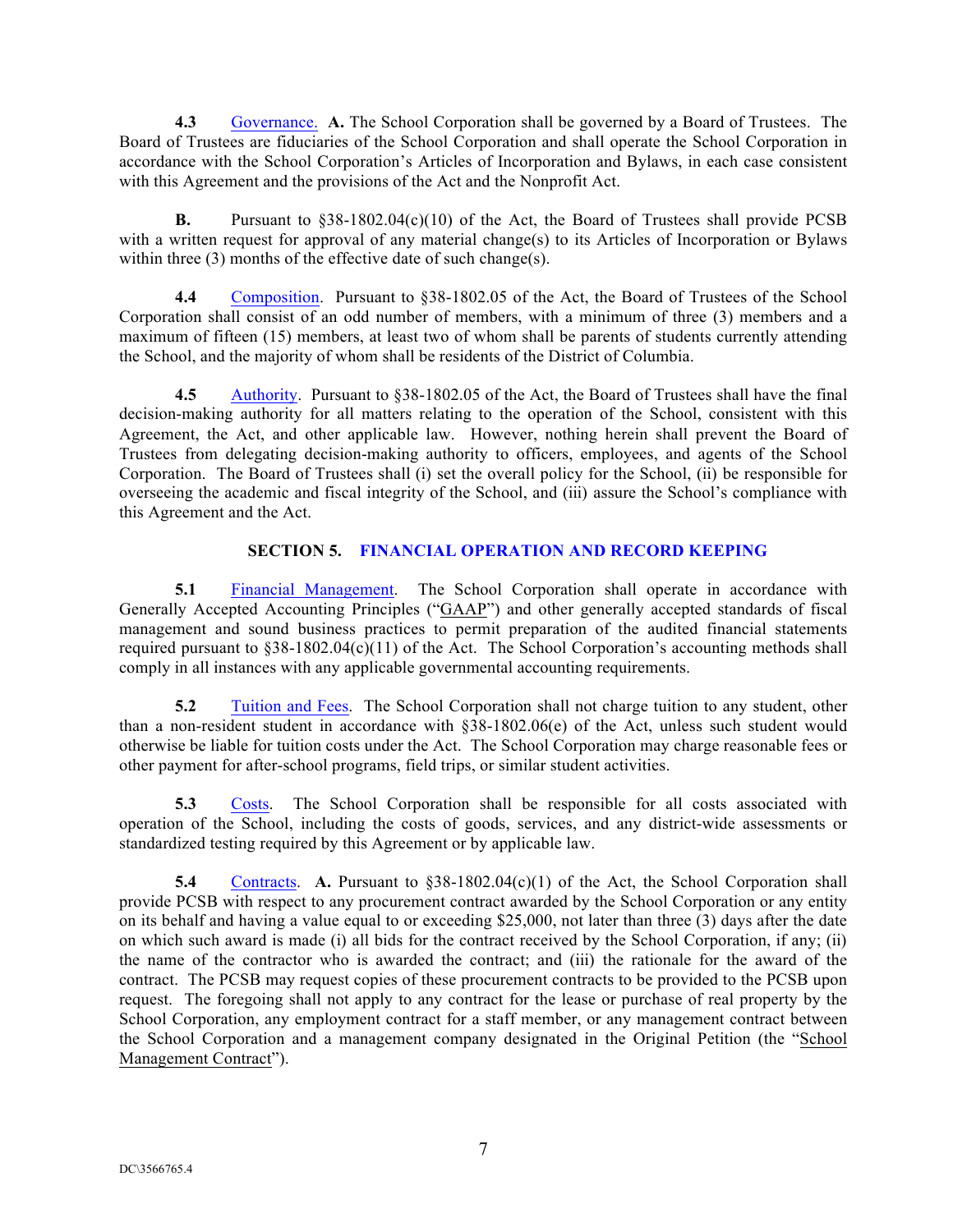**B.** The School Corporation shall follow the requirements of  $\frac{838-1802.04(c)(10)}{6}$  of the Act prior to entering into a contract with a third party for the management of the School, other than the third party designated in the School Management Contract, if any. The School Corporation shall submit a written request for approval to PCSB before canceling, terminating, or materially amending, modifying, or supplementing any School Management Contract. However, such a request by the School Corporation shall be deemed approved unless PCSB notifies the School Corporation within sixty (60) days of submission of a request for approval that the request has been denied and the reason(s) for denial.

**C**. If a procurement contract having a value equal to or exceeding \$25,000 is awarded by the School Corporation to an Interested Party, the School Corporation will award that contract pursuant to applicable PCSB policies and the School Corporation's conflict of interest policies and procedures, which must include notice to the Board of Trustees and recusal from discussion with and decision by the Interested Party. "Interested Party" means (1) a party who has a close familial relationship with a member of the Board of Trustees, the School's senior executive, or one of the top three highest paid employees of the school; (2) a party that is owned or directly governed (including by maintaining a voting seat on the board thereof) by an individual who is, or who has a close familial relationship with, a member of the Board of Trustees, the School's senior executive, or one of the top three highest paid employees of the school; (3) any individual who is a founder of the School Corporation or formerly served on the Board of Trustees and has been separated from the school for less than ten years; (4) any individual who was formerly a senior executive or one of the top three highest paid employees of the school and has been separated from the school for less than ten years; or (5) any party who is owned, (*i.e.* ownership or control of 5% or greater ownership interest in the party) by the individuals detailed in clause (3) or clause (4) above.

**D.** The School Corporation shall disclose to all third parties entering into contracts with the School Corporation that PCSB has no responsibility for the debts or action of the School Corporation or the School. The School Corporation shall not purport to act as the agent of PCSB or the government of the District of Columbia with respect to any contract.

**5.5** Insurance. The School Corporation shall procure and maintain appropriate insurance sufficient to cover its operations. This shall include the types of insurance set forth in Attachment I, with School Corporation required to procure and maintain the coverage and limits set forth therein. All insurers shall be independent brokers licensed in the District of Columbia. All insurance policies shall be endorsed to name the Board of Trustees and its directors, officers, employees, and agents as additional insureds. The Board of Trustees may by written notice amend the insurance coverage required by this Section 5.5 and Attachment I to include such additional insurance coverage that the Board of Trustees determines is reasonably necessary, subject to the availability of such insurance on commercially reasonable terms, and shall provide proof of such insurance coverage annually to PCSB. The School Corporation's current insurance certificate has been submitted to PCSB, and is attached herein as Attachment I.

**5.6** Tax-Exempt Status.The School Corporation shall maintain tax-exempt status under federal and District of Columbia laws.

**5.7** Enrollment and Attendance Records. **A.** The School Corporation shall keep records of student enrollment and daily student attendance that are accurate and sufficient to permit preparation of the reports and delivery of the data described in Section 7 below.

**B.** If the School Corporation operates two or more Campuses under the Charter, each Campus shall maintain and submit to PCSB, and in state and federal reports, distinct and unique enrollment and attendance records.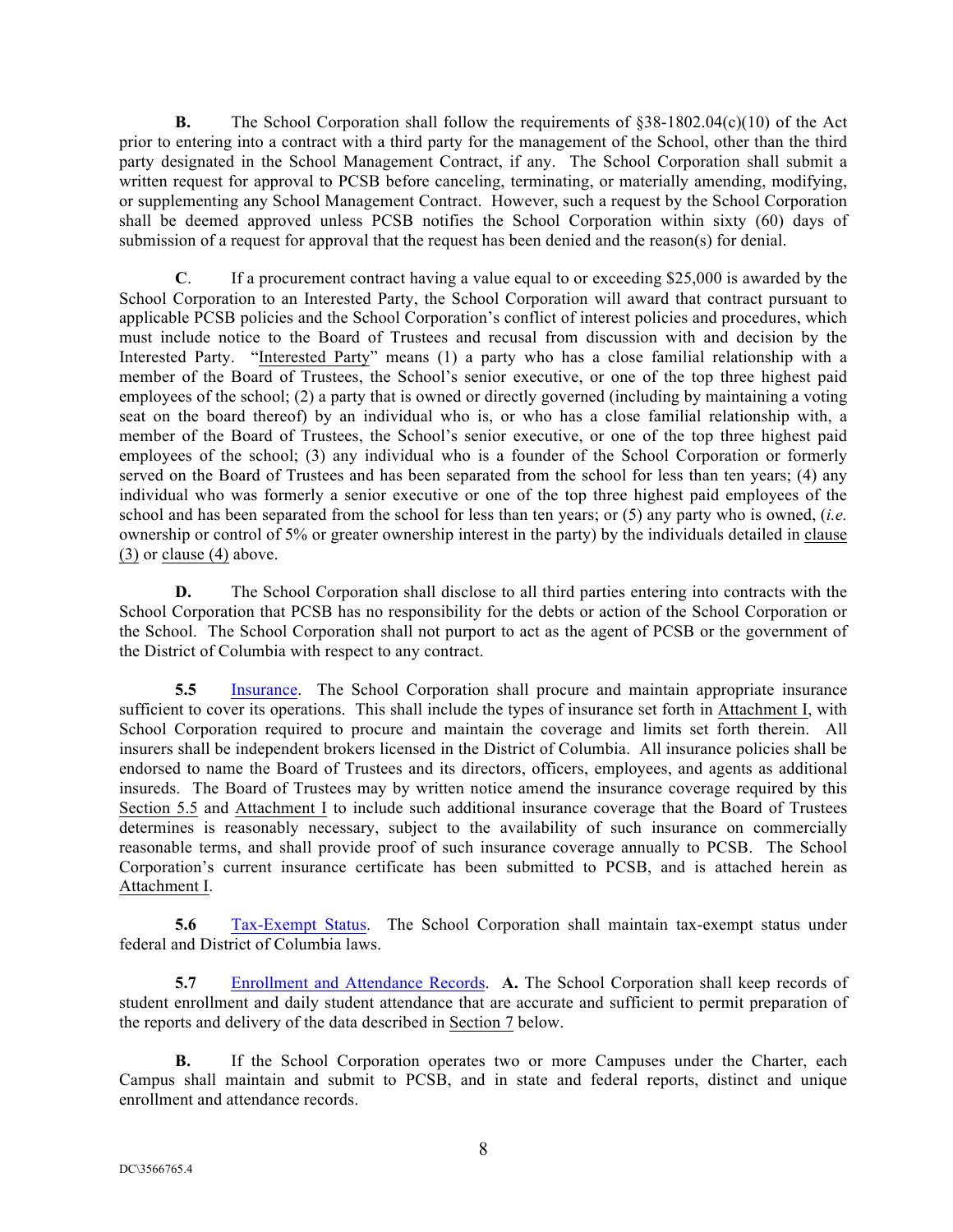**5.8** Board of Trustee Meeting Minutes. The School Corporation shall maintain copies of all minutes of meetings of the Board of Trustees of the School Corporation, including any actions of the Board of Trustees taken by unanimous written consent in lieu of a meeting, certified by an officer of the School Corporation or a member of the Board of Trustees as to their completeness and accuracy. The School Corporation shall make such minutes available for inspection by PCSB, its officers, employees, or agents upon request.

#### **SECTION 6. PERSONNEL**

**6.1** Relationship. All employees hired by the School Corporation shall be employees of the School and, pursuant to §38.1802.07(c) of the Act, shall not be considered employees of the District of Columbia government for any purpose.

**6.2** Hiring. The School Corporation shall perform an initial background check with respect to each employee and each person who regularly volunteers at the School more than ten (10) hours a week prior to the commencement of employment or volunteer assignment by such person. The School Corporation shall consider the results of such background checks in its decision to employ or utilize such persons either directly or through a School Management Contract. From time to time as determined by the School Corporation, the School Corporation shall conduct random background checks on each employee and each person who regularly volunteers at the School more than ten (10) hours a week, but at a minimum once every two (2) years.

#### **SECTION 7. REPORTING REQUIREMENTS**

**7.1** Annual Reports. The School Corporation shall deliver to PCSB, by a date specified by PCSB, an annual report in a format acceptable to PCSB which shall include all items required by §38- 1802.04(c)(11)(B) of the Act (the "Annual Report"). The Annual Report shall include an assessment of compliance with the performance goals, objectives, standards, indicators, targets, or any other reasonable basis for measuring the School's performance as PCSB may request. The School Corporation shall permit any member of the public to view such report upon request.

**7.2** Audited Financial Statements. As soon as available in final form but no later than one hundred and twenty (120) days after the end of each Academic Year, the School Corporation shall deliver to PCSB financial statements audited by an independent certified public accountant or accounting firm selected from an approved list developed pursuant to  $\S 38{\text -}1802.04(c)(11)(B)(ix)$  of the Act in accordance with GAAP and government auditing standards for financial audits issued by the Comptroller General of the United States. Such audited financial statements shall be made available to the public upon request. These statements may include supplemental schedules as required by PCSB.

**7.3** Interim Financial Reports. Unless otherwise notified by PCSB, the School Corporation shall prepare and submit to PCSB, within thirty (30) days after the end of each Interim Period, beginning with the Interim Period that commences on July 1, 2015, (i) the balance sheet of the School Corporation at the end of such Interim Period and the related statements of income and cash flows of the School Corporation for such Interim Period and for the period from the beginning of the then current Academic Year to the end of such Interim Period, all in reasonable detail and certified by the treasurer or chief financial officer of the School Corporation that they fairly present, in all material respects, the financial condition of the School Corporation as of the dates indicated and the results of their operations and their cash flows for the periods indicated, subject to changes resulting from audit and normal year-end adjustments; and (ii) notes to the balance sheet describing the financial status of the School Corporation, including contributions, whether monetary or in-kind, in excess of \$500 and fundraising efforts for such Interim Period and for the period from the beginning of the then current Academic Year to the end of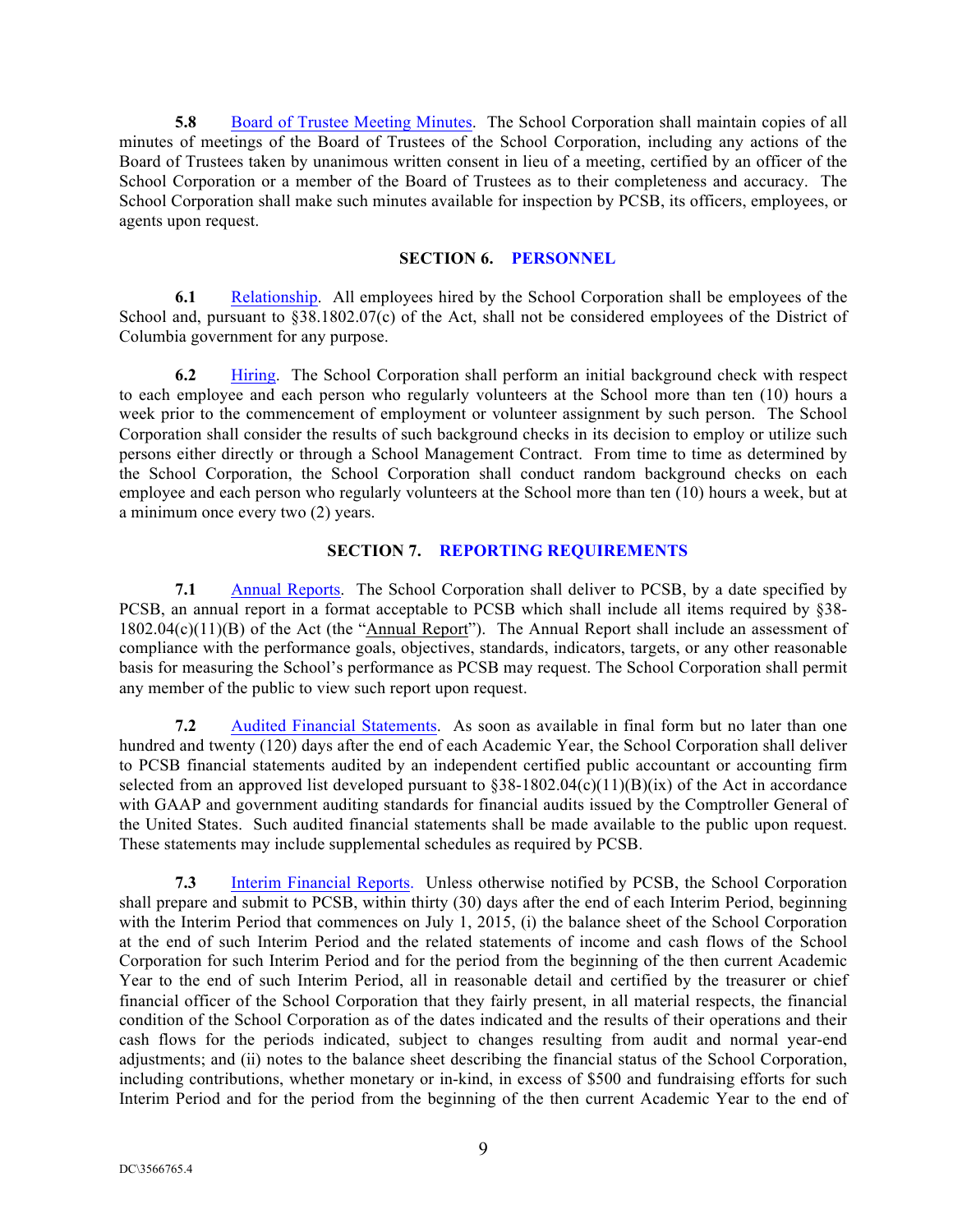such Interim Period. These reports may include supplemental schedules as required by PCSB. "Interim Period" shall mean quarterly and, from time to time thereafter upon written notice by PCSB to the School Corporation, such other regular period of time as designated by PCSB in such notice.

**7.4** Budget. No later than June 1 of each Academic Year, the School Corporation shall submit to PCSB its budget, including an annual operating budget, an annual capital budget, and cash flow projections (collectively, the "Budget") for the next succeeding Academic Year. If PCSB has previously given written notice to the School Corporation that the School Corporation is on probation for fiscal management reasons and such notice has not been rescinded in writing, the School Corporation may only implement a Budget with the prior written approval of PCSB. PCSB may specify the format, categories, and information contained in the Budget.

**7.5** Enrollment Census.Pursuant to §38-1802.04(c)(12) of the Act, the School Corporation shall provide to OSSE student enrollment data required by OSSE to comply with §38-204 of the District of Columbia Code (the "DC Code"). Such data shall be in the format required by OSSE for similar data from District of Columbia Public Schools, and all counts of students shall be conducted in a manner comparable to that required by OSSE for enrollment counts by District of Columbia Public Schools.

**7.6** Attendance Data. No later than five (5) days after the end of each month during the Academic Year and during summer school, if offered, the School Corporation shall provide to PCSB student daily attendance data, including present, tardy, partial-day absence, excused absence, and unexcused absence for the School using attendance management reporting software identified by PCSB. If the School Corporation operates two or more Campuses under the Charter, each Campus shall maintain and submit to PCSB distinct and unique attendance data.

**7.7** Key Personnel Changes. Within five (5) business days of the chair of the Board of Trustees or an officer of the School Corporation receiving written notice of the intended departure of a person from his or her position with the School Corporation who is a member of the Board of Trustees, an officer of the School Corporation, or any one of the key personnel as identified by position in Attachment J (but no later than the time the School Corporation announces such departure publicly), the chair of the Board of Trustees or an officer of the School Corporation shall provide to PCSB notice identifying the person, the position such person is leaving, the date of such departure, and the actions the School Corporation has taken or intends to take to replace such person.

**7.8** Authorizations. Within forty-five (45) days following the end of each Academic Year, the School Corporation shall provide a certification by an officer of the School Corporation or its Board of Trustees that all Authorizations required for the operation of the School and the lease or sublease, if any, of the School Property remain in full force and effect. If the School Corporation receives notice, whether formal or informal, of any alleged failure to comply with the terms or conditions of any Authorization, the School Corporation shall provide PCSB, within seven (7) days of receiving such notice, a report detailing the nature and date of such notice and the School Corporation's intended actions in response. "Authorization" shall mean any consent, approval, license, ruling, permit, certification, exemption, filing, variance, order, decree, directive, declaration, registration, or notice to, from, or with any governmental authority that is required in order to operate the School.

**7.9** Events of Default. The School Corporation shall promptly report to PCSB any notice of default or claim of material breach it receives that seriously jeopardizes the continued operation of the School Corporation or the School, including: (i) any claim there has been a material breach of any contract that affects the operation of the School; (ii) any claim or notice of a default under any financing obtained by the School Corporation; and (iii) any claim that the School Corporation has failed to comply with the terms and conditions of any Authorization required to operate the School. The report shall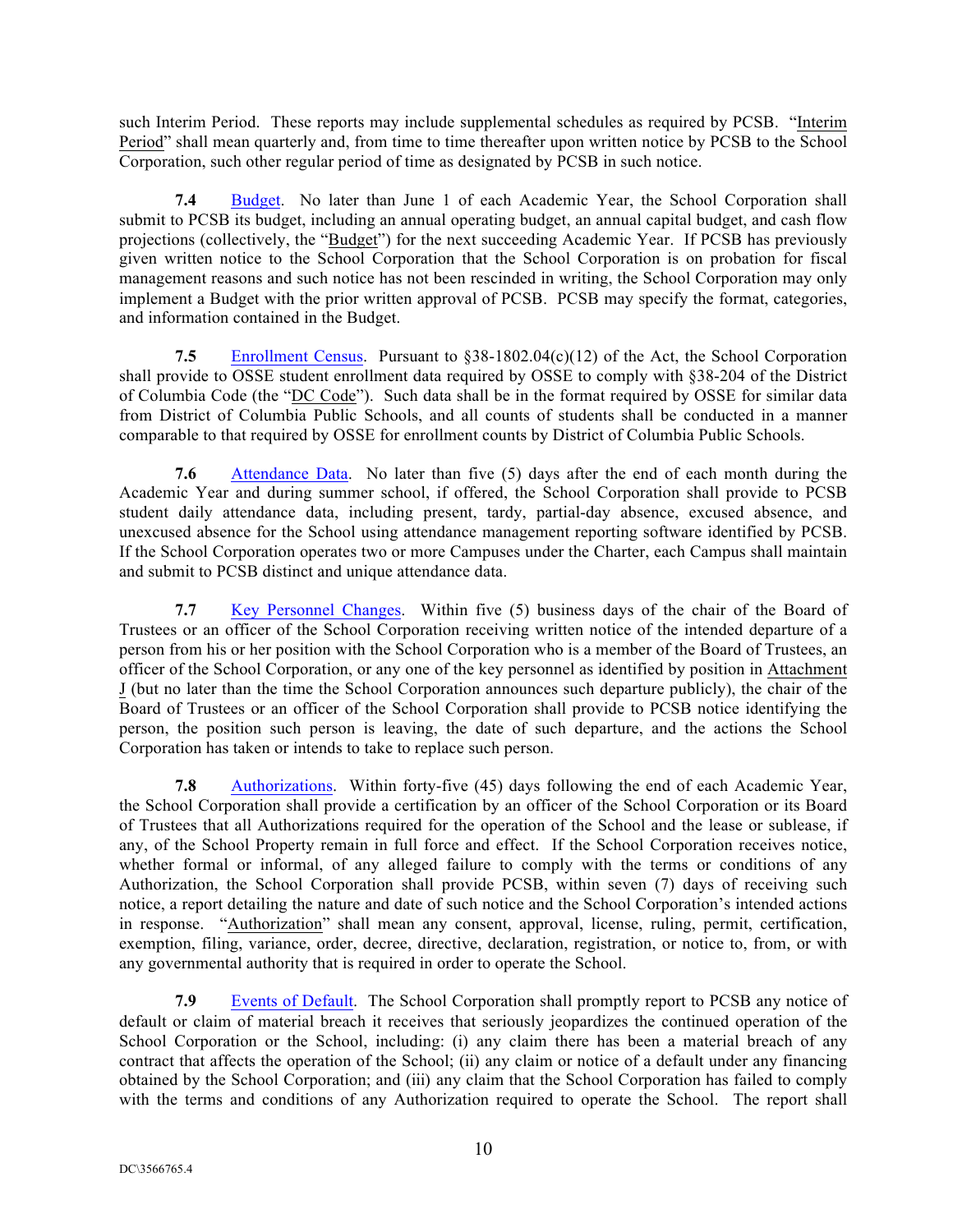include an explanation of the circumstances giving rise to the alleged default or breach and the School Corporation's proposed response to cure such alleged default or breach.

**7.10** Litigation. The School Corporation shall promptly report to PCSB the commencement of any material legal action, arbitration, government investigation, or other proceeding adverse to the School Corporation or any property of the School Corporation (each such instance, a "Proceeding") and shall keep PCSB apprised of any material developments with respect to any such Proceeding. No later than February 14 and August 14 of each Academic Year, the School Corporation shall provide PCSB a schedule of all Proceedings involving any alleged liability or claim or, if there has been no change since the last report, a statement to that effect.

**7.11** Certificates of Insurance. No later than thirty (30) days after the expiration of the existing insurance policy of the School Corporation, the School Corporation shall deliver to PCSB a new or renewal certificate of insurance with respect to each insurance policy required pursuant to Section 5.5 above and Attachment I. Such certification shall be executed by each insurer providing insurance thereunder or its authorized representative and shall identify underwriters, the type of insurance, the insurance limits, and the policy term. The School Corporation shall furnish PCSB with copies of all insurance policies or other evidence of insurance required pursuant to Section 5.5 above and Attachment I upon request.

**7.12** Reports Required by the Act. The School Corporation shall comply with all reporting requirements set forth in the Act and shall provide PCSB with a copy of each such report at the time the School Corporation provides the report as required by the Act.

#### **SECTION 8. COMPLIANCE**

**8.1** Compliance With Applicable Laws. The School Corporation shall operate at all times in accordance with the Act and all other applicable District of Columbia and federal laws, subject to the limitations set forth in Section 8.2 and Section 8.3 below, from which the School Corporation is not otherwise exempt. The School Corporation shall operate at all times in accordance with District of Columbia and federal provisions prohibiting discrimination on the basis of disability, age, race, creed, color, gender, national origin, religion, ancestry, sexual orientation, gender identification or expression, marital status, or need for special education services or other characteristics as prescribed by law.

**8.2** Waiver of Application of Duplicate and Conflicting Provisions. Pursuant to §38-1802.10(d) of the Act, no provision of any law regarding the establishment, administration, or operation of public charter schools in the District of Columbia shall apply to the School Corporation or PCSB to the extent that the provision duplicates or is inconsistent with the Act.

**8.3** Exemption From Provisions Applicable to D.C. Public Schools. Pursuant to §38- 1802.04(c)(3)(B) of the Act, the School Corporation shall be exempt from District of Columbia statutes, policies, rules, and regulations established for District of Columbia Public Schools by OSSE, the Board of Education, the Mayor of the District of Columbia, or District of Columbia Council, except as otherwise provided in the Charter or in the Act.

**8.4** Cooperation. The School Corporation shall, and shall cause the Board of Trustees, officers, employees, and contractors of the School Corporation, to cooperate with PCSB, its staff, and its designated agents in connection with PCSB's obligations to monitor the School Corporation.

**8.5** Access. Upon reasonable notice, the School Corporation shall grant to PCSB, its officers, employees, or designated agents, access to the School Corporation's property, books, records,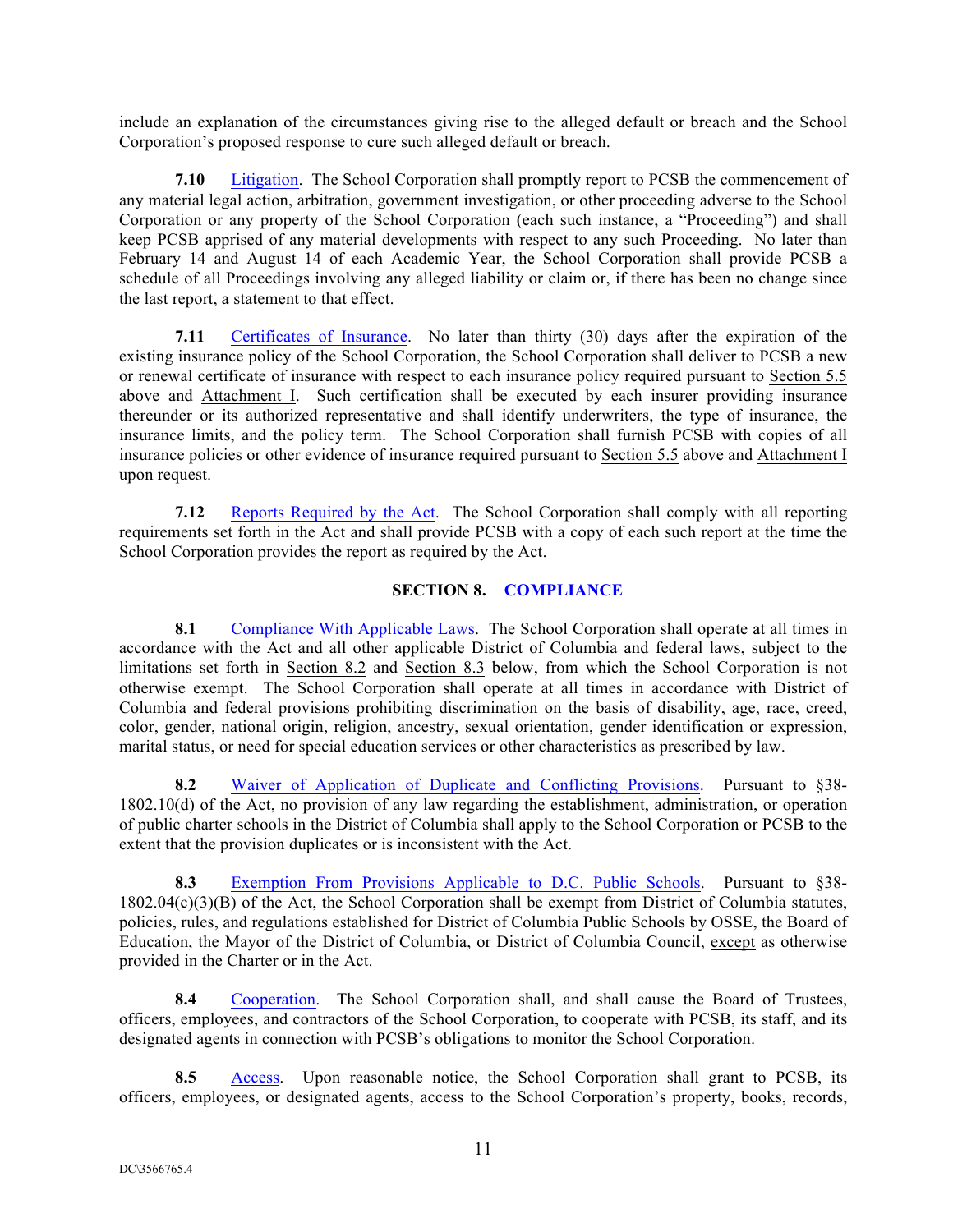operating instructions and procedures, curriculum materials, and all other information with respect to the operation of the School and the School Corporation that PCSB may from time to time request, and allow copies to be made of the same and shall cooperate with PCSB, its officers, employees, or designated agents, including permitting site visits as PCSB considers necessary or appropriate for the purpose of fulfilling its oversight responsibilities consistent with §38-1802.11(a) of the Act, provided that such review or access will not unreasonably interfere with the operation of the School and School Corporation.

**8.6** Notice of Concern.If PCSB determines through its oversight of the School Corporation that any condition exists that (i) seriously jeopardizes the continued operation of the School Corporation, the School, or a Campus; (ii) is substantially likely to satisfy the conditions for charter revocation pursuant to §38-1802.13 of the Act; and/or (iii) threatens the health, safety, or welfare of students of the School, then PCSB may issue a written notice to the School Corporation stating the reasons for its concerns and inquiry ("Notice of Concern"). Upon receipt of such Notice of Concern and upon request of PCSB, the School Corporation shall meet with PCSB to discuss PCSB's concerns and the School Corporation's response to PCSB's Notice of Concern.

8.7 Administrative Fee. The School Corporation shall pay annually to PCSB, no later than November 15 of each Academic Year, the maximum amount permitted by the Act to cover the administrative responsibilities of PCSB. Notwithstanding the foregoing, PCSB shall not seek any remedy against the School Corporation for failure to timely pay such fee if the School Corporation shall not have received the fall allocation of its annual Academic Year funding from the government of the District of Columbia by such date, provided that the School Corporation pays PCSB such fee within five (5) business days of the School Corporation's receipt of such funding.

# **SECTION 9. CHARTER RENEWAL, REVOCATION, AND TERMINATION**

**9.1** Charter Renewal. The School Corporation may seek to renew its authority to operate the School as a public charter school in the District of Columbia pursuant to the terms of the Act. If such renewal is granted by PCSB in accordance with the Act, PCSB and the School Corporation shall (i) renew this Agreement, with amendments if necessary, satisfactory to PCSB and the School Corporation or (ii) enter into a substitute agreement satisfactory to PCSB and the School Corporation.

**9.2** Charter Revocation. **A.** Pursuant to §38-1802.13 of the Act, PCSB may revoke the Charter if PCSB determines that the School has (i) committed a violation of applicable law or a material violation of the conditions, terms, standards, or procedures set forth in the Charter, including violations relating to the education of children with disabilities, or (ii) failed to meet the goals and student academic achievement expectations set forth in the Charter.

**B.** Pursuant to §38-1802.13 of the Act, PCSB shall revoke the Charter if PCSB determines that the School (i) has engaged in a pattern of non-adherence to generally accepted accounting principles, (ii) has engaged in a pattern of fiscal mismanagement, or (iii) is no longer economically viable.

**C.** If the School Corporation operates two or more Campuses under the Charter, PCSB has the authority to propose revocation of the Charter or any of the Campus locations of the School pursuant to this Section 9.2.

**9.3** Termination. This Agreement shall terminate upon Charter revocation or non-renewal or by mutual written agreement of the parties hereto.

**9.4** Probation and Corrective Action. **A.** If PCSB proposes to revoke the Charter pursuant to §38-1802.13(a) of the Act, PCSB may, as an alternative to Charter revocation, place the School or any of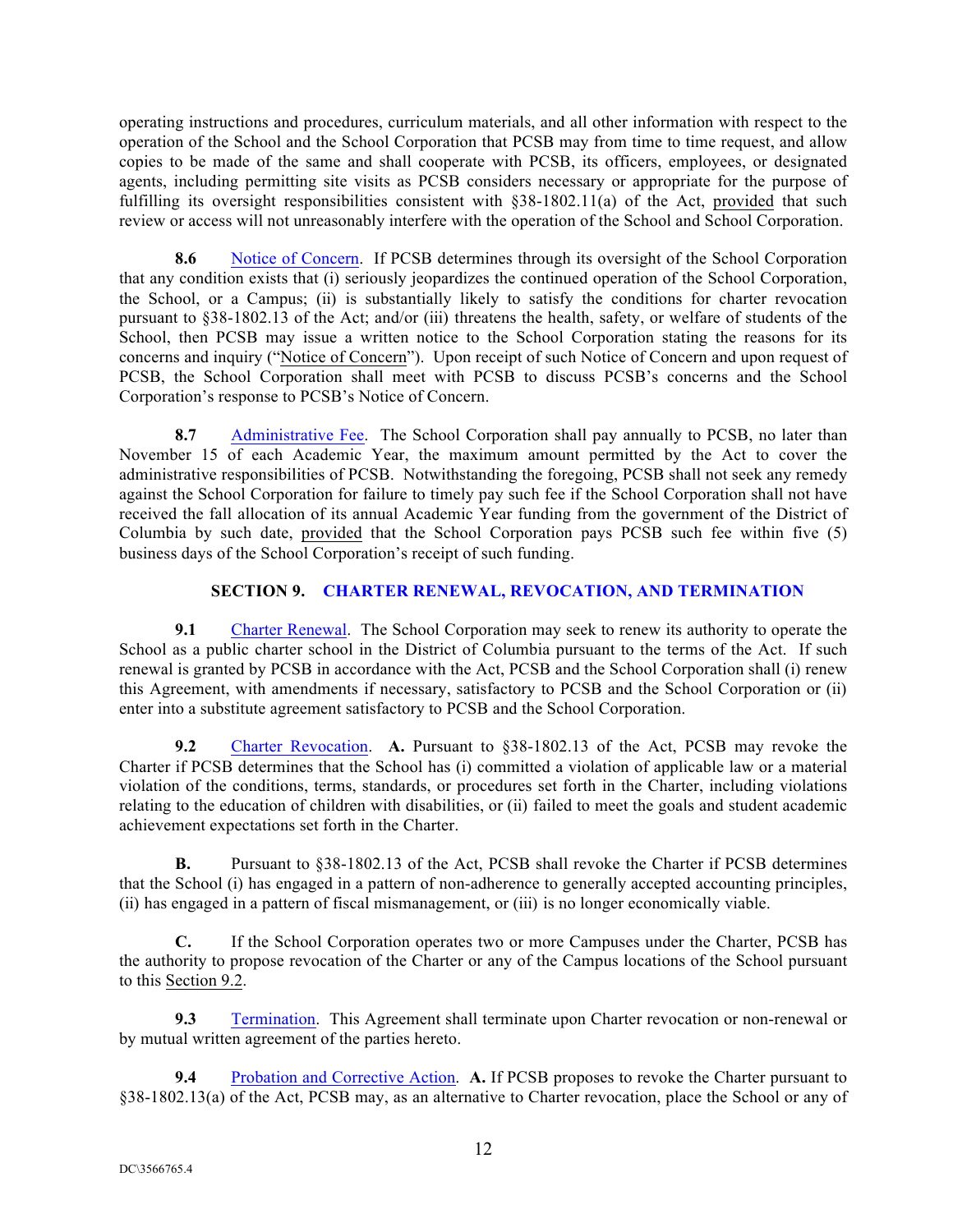the School's Campuses on probation and require the School Corporation, in consultation with PCSB, to develop and implement a written corrective action plan ("Corrective Plan"). The Corrective Plan shall include the reasons that the Charter is subject to revocation under  $\S$  38-1802.13(a), the terms and conditions of probation, and the results the School shall achieve to avoid charter revocation. Although PCSB may elect to enter into a Corrective Plan with the School Corporation as an alternative to charter revocation, nothing herein shall require PCSB to place the School or any of its Campuses on probation or develop a Corrective Plan.

**B.** If PCSB elects to place the School or one of the School's Campuses on probation and enters into a Corrective Plan with the School Corporation, the School Corporation shall provide PCSB a written request for approval five (5) business days prior to taking any of the following actions: (a) waiving any material default under, or material breach of, any School Management Contract; (b) taking any action affecting or waiving or failing to enforce any material right, interest, or entitlement arising under or in connection with any School Management Contract; (c) taking any action affecting any material provision of any School Management Contract or the performance of any material covenant or obligation by any other party under any School Management Contract; or (d) providing any notice, request, or other document permitted or required to be provided pursuant to any School Management Contract affecting any material rights, benefits, or obligations under any such School Management Contract in any material respect.

**9.5** Mandatory Dissolution. **A.** In accordance with §38-1802.13a of the Act, the School Corporation shall dissolve if the Charter (i) has been revoked by PCSB; (ii) has not been renewed by PCSB; or (iii) has been voluntarily relinquished by the School Corporation. Mandatory dissolution is only applicable in the case of revocation, non-renewal, or voluntary relinquishment of the Charter and is not applicable in the case of a Campus closure.

**B.** In the event of dissolution, PCSB, in consultation with the Board of Trustees of the School Corporation, shall develop and execute a plan for (i) liquidating the School Corporation's assets in a timely fashion and in a manner that will achieve maximum value; (ii) discharging the School Corporation's debts; and (iii) distributing any remaining assets in accordance with §38-1802.13a of the Act.

## **SECTION 10. OTHER PROVISIONS**

**10.1** Applicable Law. This Agreement and the Charter and the rights and obligations of the parties hereunder shall be governed by, subject to, construed under, and enforced in accordance with, the laws of the District of Columbia, without regard to conflicts of laws principles.

**10.2** Failure or Indulgence Not Waiver; Remedies Cumulative. No failure or delay on the part of PCSB in the exercise of any power, right, or privilege hereunder shall impair such power, right, or privilege or be construed to be a waiver of any default or acquiescence therein, nor shall any single or partial exercise of any such power, right, or privilege preclude other or further exercise thereof or of any other power, right, or privilege. All rights and remedies existing under this Agreement are cumulative to, and not exclusive of, any rights or remedies otherwise available.

**10.3** Counterparts and Electronic Signature or Signature by Facsimile. This Agreement and any amendments, waivers, consents, or supplements hereto or in connection herewith may be signed in any number of counterparts and by different parties hereto in separate counterparts, each of which when so executed and delivered shall be deemed an original, but all such counterparts together shall constitute but one and the same instrument. Signature pages may be detached from multiple separate counterparts and attached to a single counterpart so that all signature pages are physically attached to the same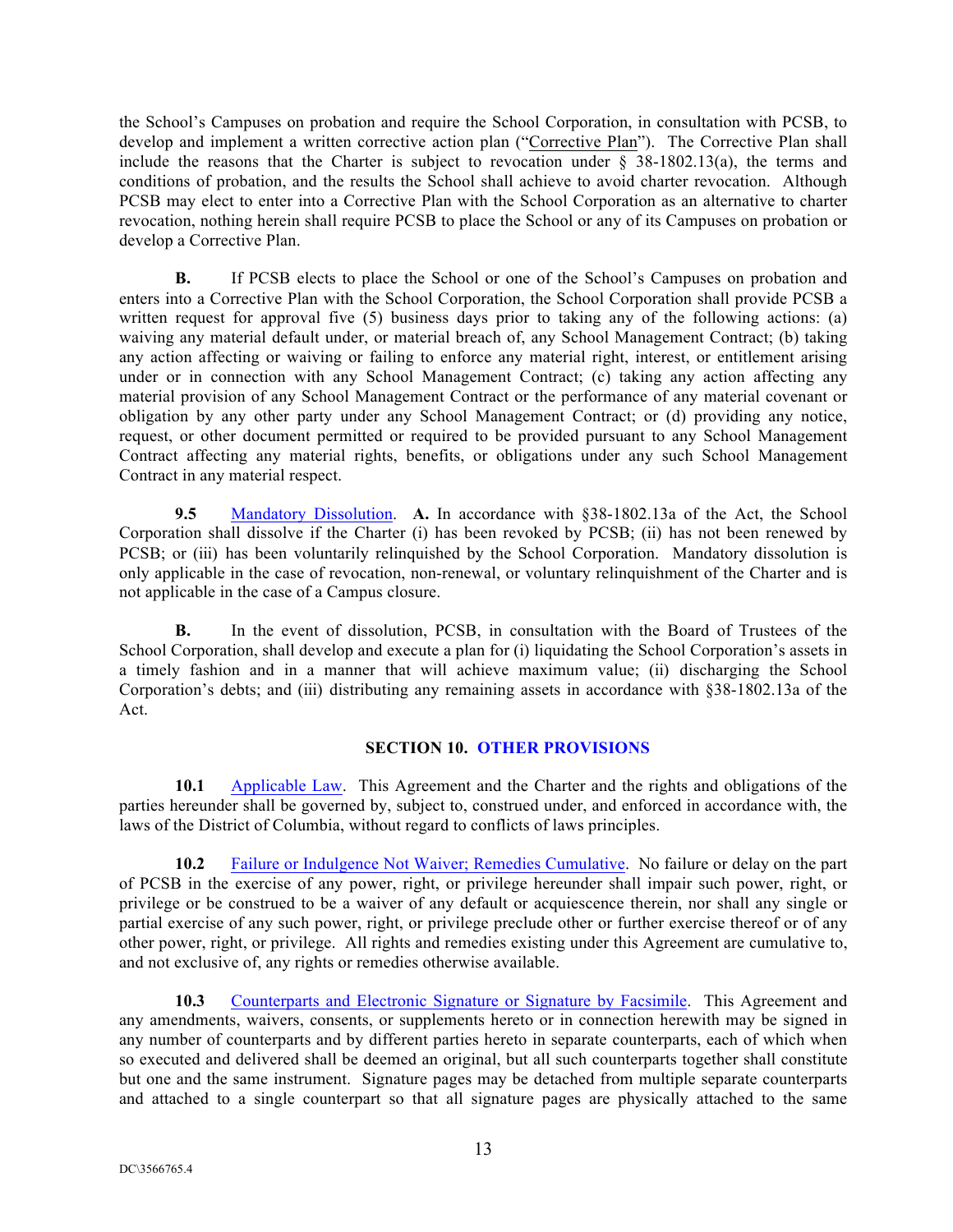document. Electronic signatures or signatures received by facsimile by either of the parties shall have the same effect as original signatures.

**10.4** Entire Agreement; Amendments. This Agreement, together with all the attachments hereto, constitutes the entire agreement of the parties. All prior representations, understandings, and agreements are merged herein and superseded by this Agreement, provided that Attachments A-E which constitute the Charter of the School Corporation can only be modified or amended through petition for Charter Revision subject to Section 1.1(B), it being understood that Attachment A, Attachment B, and Attachment E require only PCSB approval, and not a public hearing. This Agreement may be amended or modified only by mutual written agreement of the parties hereto.

**10.5** Severability. In case any provision in or obligation under this Agreement shall be invalid, illegal, or unenforceable, the validity, legality, and enforceability of the remaining provisions or obligations shall not in any way be affected or impaired thereby.

**10.6** Assignment. The Charter runs solely and exclusively to the benefit of the School Corporation and shall not be assignable by either party, provided that if PCSB shall no longer have the authority to charter or monitor public schools in the District of Columbia, PCSB may assign this Agreement to any successor entity authorized to charter or monitor public charter schools in the District of Columbia.

**10.7** No Third Party Beneficiary. Nothing in this Agreement expressed or implied shall be construed to give any Person other than the parties hereto any legal or equitable rights under this Agreement. "Person" shall mean and include natural persons, corporations, limited liability companies, limited liability associations, companies, trusts, banks, trust companies, land trusts, business trusts, or other organizations, whether or not legal entities, governments, and agencies, or other administrative or regulatory bodies thereof.

**10.8** Waiver. PCSB may, in its discretion and in accordance with applicable law, waive any deadline or requirement as set forth in this Agreement applicable to the School Corporation, School or each Campus. No waiver of any breach of this Agreement or the Charter shall be held as a waiver of any other or subsequent breach.

**10.9** Construction. This Agreement shall be construed fairly as to both parties and not in favor of or against either party, regardless of which party drafted the underlying document.

**10.10** Dispute Resolution. Neither PCSB nor the School Corporation shall exercise any legal remedy with respect to any dispute arising under this Agreement without (i) first providing written notice to the other party hereto describing the nature of such dispute; and (ii) thereafter, having representatives of PCSB and the School Corporation meet to attempt in good faith to resolve such dispute. Nothing contained herein, however, shall restrict PCSB's ability to revoke, non-renew, or terminate the Charter pursuant to §38-180213 of the Act and Section 9.1, Section 9.2, and Section 9.3 above of this Agreement.

**10.11** Notices. Unless otherwise specifically provided herein, any notice or other communication herein required or permitted to be given shall be in writing and shall be deemed to have been given when (i) sent by email provided that a copy also is mailed by certified or registered mail, postage prepaid, return receipt requested; (ii) delivered by hand (with written confirmation of receipt); or (iii) received by the addressee, if sent by a nationally recognized overnight delivery service (receipt requested) or certified or registered mail, postage prepaid, return receipt requested, in each case to the appropriate addresses set forth below (until notice of a change thereof is delivered as provided in this Section 10.11):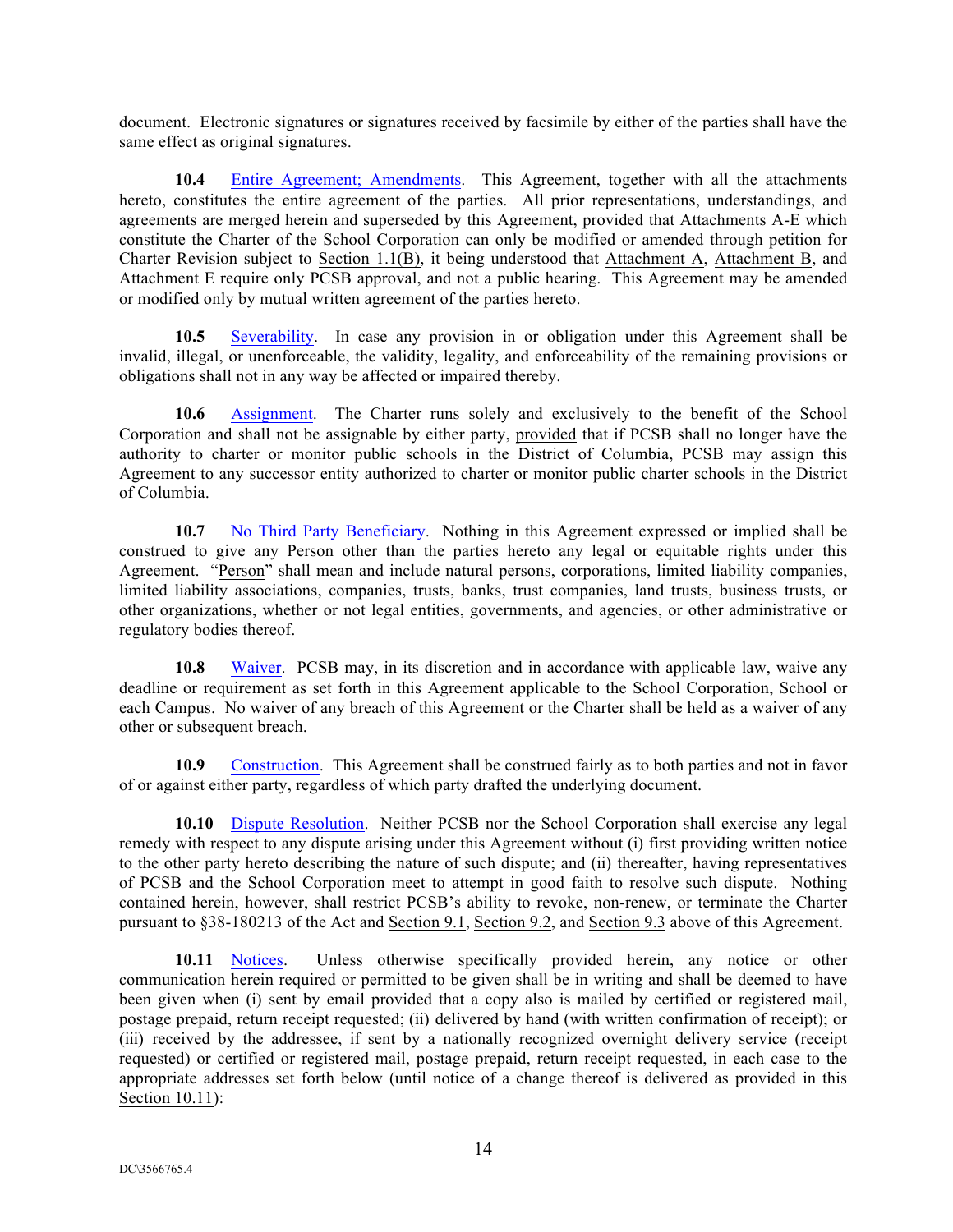If to PCSB:

District of Columbia Public Charter School Board 3333 14<sup>th</sup> St., NW; Suite 210 Washington, D.C. 20010 Attention: Scott Pearson, Executive Director Email: spearson@dcpcsb.org Telephone: (202) 328-2660

If to the School Corporation:

Paul Public Charter School 5800 8<sup>th</sup> Street NW Washington, DC 20011 Attention: Jami Dunham, CEO Email: jdunham@paulcharter.org Telephone: (202) 291-7499